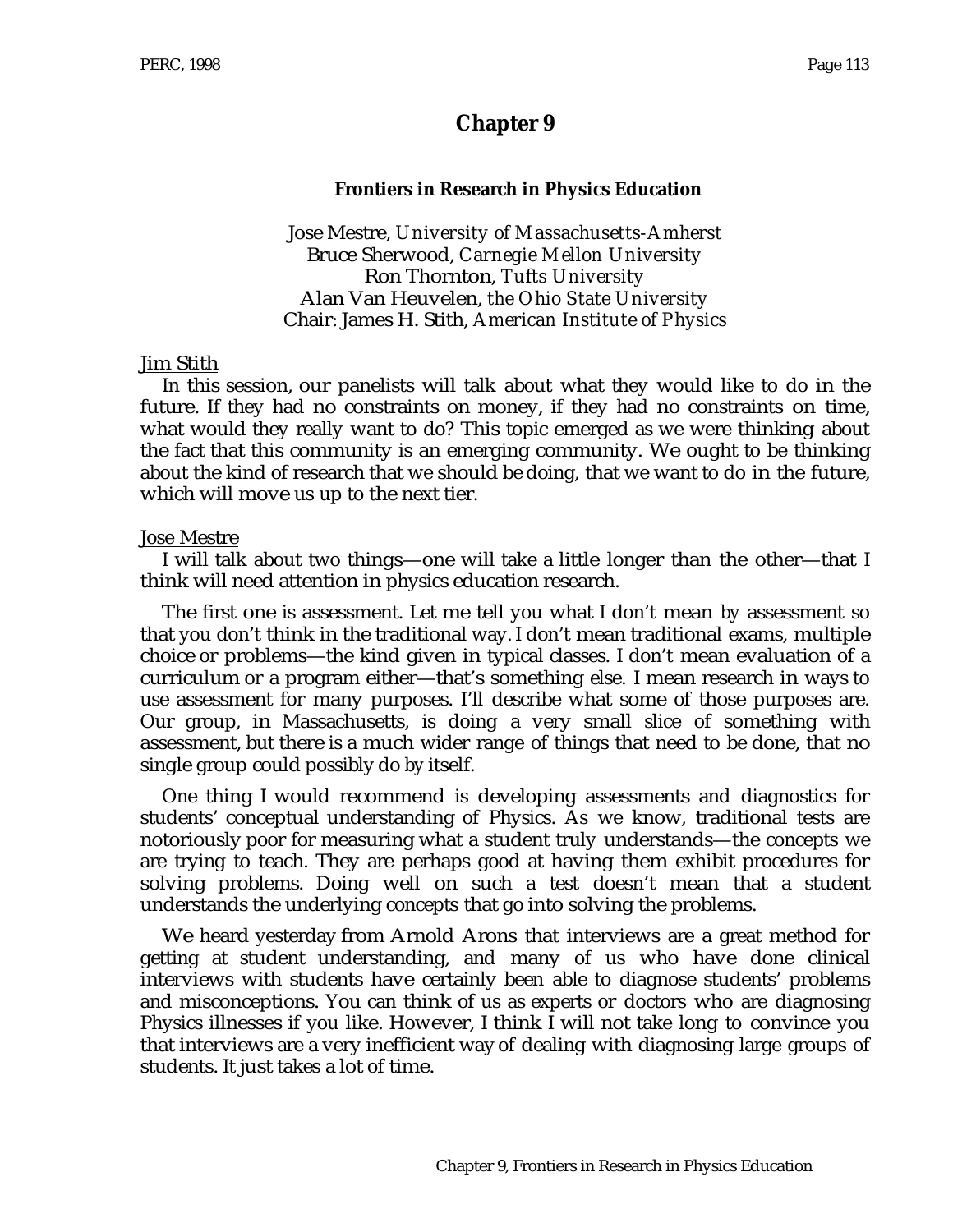We do have instruments. You might say the Force Concept Inventory is a good diagnostic tool, but I don't think that the FCI was designed to help us help particular students learn Physics better. It was designed for other purposes—perhaps to evaluate instruction rather than students.

I think we need research on developing inventive ways for assessing levels of conceptual understanding, or learning obstacles if you like. Those might consist of paper and pencil instruments. How do we design them so that they're getting at exactly what we want, but they look different from what we are used to?

Questions for use in collaborative lab group work. How do we design instruments for students working in groups—to either diagnose their own misconceptions or learning issues or help the teacher do that? We might think of developing computer-based diagnostics that go after students' specific misunderstandings so that it is tailored to pull out what the students don't know or what they do know.

Finally, you might want to think about questions to diagnose problems in whole classes. How does a teacher develop questions that work well in a large classroom setting?

Some of these kinds of items already exist, and many of them have been coming out of the expert-novice research that you heard a little bit about yesterday. You didn't hear the details, but the same kinds of differences that exist between experts and novices can be used to develop instruments to see if we can tweak out what novices know or don't know, how they organize their knowledge, how they categorize problems—according to principles or according to surface features. All these things can be done to ascertain whether students are understanding the concepts in physics in the ways that we as physicists appreciate.

Another whole area of assessment that I don't think very many people have focused on is research on teachers' use of assessment to inform their practice. Are teachers capable of tailoring instruction based on their knowledge of student understanding of physics? We teach in a certain way—many of us lecture, many of us don't—but think about a high school teacher. If teachers are armed with what the students know or don't know, how will they pitch their instruction to match the students level of understanding or misunderstanding? I don't think this has been looked at very much. And I think this involves a whole different style of teaching—it's not something you can accomplish just by lecturing a different way. It also requires a different style of assessment. How do you diagnose and how do you use that diagnosis to inform your teaching?

How does formative assessment automatically change experienced teachers teaching? Does it change it? Does it have no influence on it? If assessment changes teachers' teaching then we might want to use assessment to drive instruction. If you want to change instruction, maybe the best way to do it is to develop the right kinds of assessments.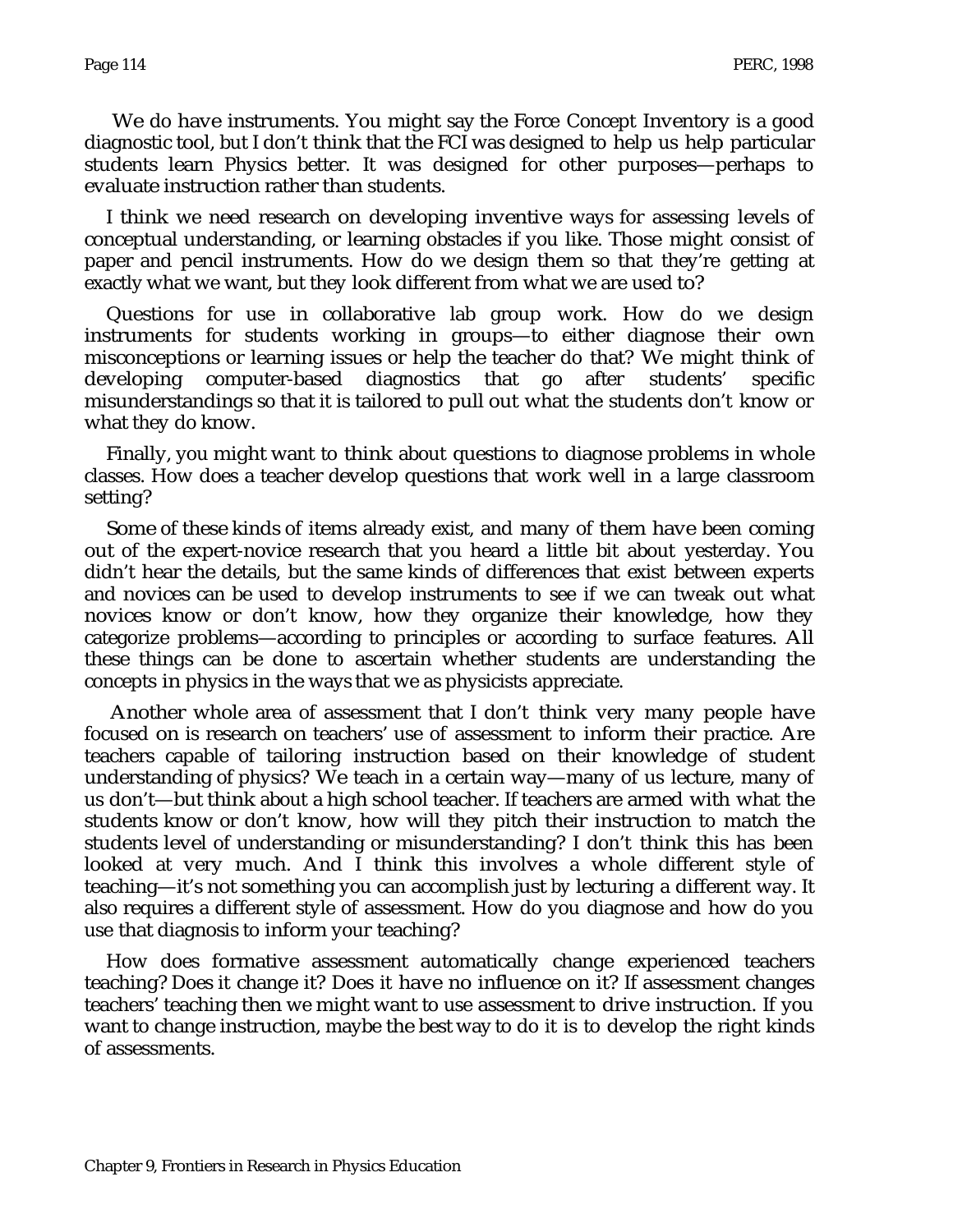One way of looking at this is that if you diagnose a major conceptual error in a student, what do you do with it? Do you ignore it or do you go after it? How do you use that information as a teacher? I don't think we know very much about that.

How do we incorporate what we know about assessment to teach pre-service teachers, so they will be armed with techniques for dealing with student misunderstandings and armed with ways to diagnose student misunderstandings? I don't think that is done very much in pre-service programs, and I think it needs to be done.

Finally, can teachers devise their own diagnostic assessments for use in a whole class? How do they do that? What forms do they take? How do they work? There is certainly more, but those are some different areas within the assessment arena that I think need attention.

The other separate area I think that we could spend some time looking at is the evaluation of research-based curricula and instructional approaches. I will discuss this in terms a specific example. Many of you are aware of Alan Van Heuvelen's ALPS (Active Learning Problem Sheets) materials. Most students who use those, if not all, learn quite a bit more, as measured by traditional assessments or the FCI or anything else. In the last two or three years there was a study by Gautreau and Novemsky (*American Journal of Physics, 65*, 418-428) at the New Jersey Institute of Technology showing tremendous performance differences between students that he taught using the ALPS approach and control classes taught by other professors using traditional approaches. What made the study interesting to me is that the students were "at risk" students. They were very under prepared minority students. All of us at the UMass PERG stood back and said "Well, what the heck happened here? These are excellent results." But when we read the article very carefully we were left with many unanswered questions.

Here are some examples of what I'm interested in finding out. What were the contributing factors? Was it totally Alan's curriculum that that made the difference? Was it time on task? We know from cognitive research that the more time you spend on something the better you get at it. So was it that students using the curriculum were spending a lot more time learning than students in the control classes? Was it motivation? Maybe Alan's materials motivate students to spend more time or to learn more. So that may have been a contributing factor. Was it selfefficacy? We heard about that yesterday morning from Gregg Schraw. Maybe the materials help students gain a lot more confidence so they're willing to try harder at learning physics. Was it the cooperative learning aspects? Was it teacher's ability to use the curriculum as it was designed to be used? All these issues are things that are not being investigated. All we see are reports that this works a lot better than that as measured by some assessments. That doesn't tell me a heck of a lot.

I recommend studies in the ethnographic tradition, where you follow students around and see what they do, how they spend their time, what it is that makes them do better in these kinds of curriculum. Alan's isn't the only one. There are other curricula that people might want to try this approach on. Why is this important? Well, if something like motivation or self-efficacy is very important for getting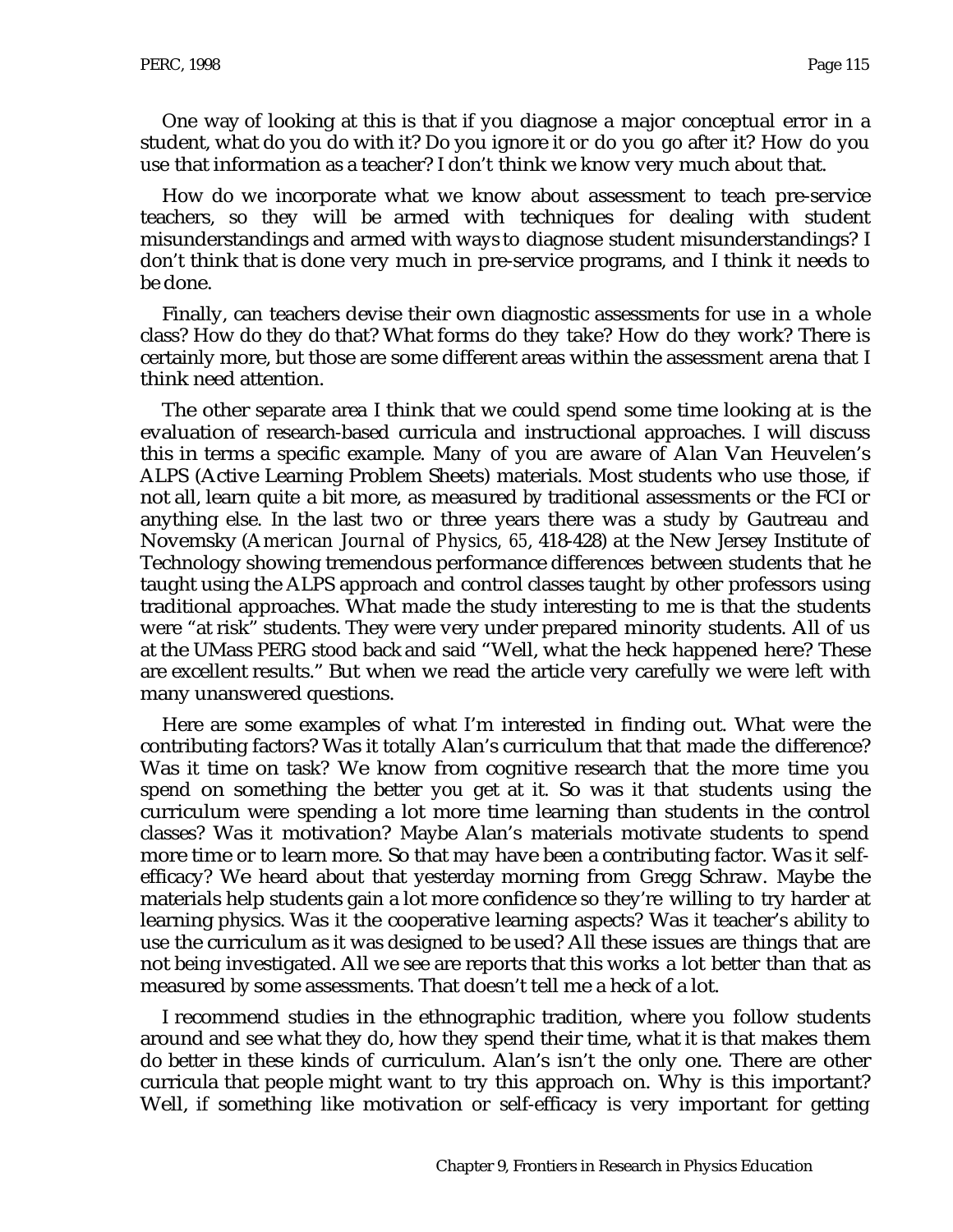these kinds of gains, we need to know that. You might design a curriculum that is excellent otherwise, but if the students aren't motivated or don't get self-confidence out of it, they're not going to learn very much.

These are two different areas where I think we need to focus some attention.

#### Bruce Sherwood

Physics education research has been mainly focused on trying to find out how we can teach the traditional curriculum better. There are exceptions, but that has been the dominant paradigm, even from one of the seminal events, which was the FCI measurement showing that people didn't learn the traditional curriculum in the traditional courses as traditionally taught. Along with that emphasis has been the not very much discussed assumption that we should try to move students from novice behavior and problem solving toward expert behavior and problem solving. This seems as American as apple pie; it's what we clearly want.

I suggest that we should start asking "What is it that we think students should be doing? What is worth doing?" In particular, if a thing is not worth doing then it is not worth doing well. And there could be elements in the curriculum which are there for historical reasons, unexamined as to their purpose and their value. We try very hard to get people to be experts at doing these things, even if such expertise is not worth much. There is a danger of improving buggy whips. Do we want to teach people to be really good at manipulating buggy whips and constructing buggy whips at a time when there aren't any buggies?

We should not just ask, "How should we teach for expertness or quasiexpertness?" We should at least ask the question, "What should we be teaching?" This is a different kind of research—it has much more of a synthesis flavor than an analysis flavor. It is difficult to interview a student and ask what should be taught, so it has to come from us. Jonathan Reichert, in an essay in the August 1998 issue of the *American Journal of Physics* (pp. 664-665) which I can interpret for my own purposes here, is suggesting that we somehow should make a better, stronger link with our physics research colleagues about what should be taught. They might have ideas that would inform our attempts and struggles to think about what should be taught. I'll give a particular example of something that is extremely central to introductory physics, a topic that all of us have worked on very hard. It seems absolutely crucial—the key, the centerpiece of everything—and yet I want to construct a scenario where we should even be questioning whether we should be teaching it.

It is the analysis of dynamics problems using free body analysis. This is quite central to the Newtonian synthesis, or can be considered to be so. But let me just question even that, as an exemplar of the kind of discussion we might be carrying on with ourselves and each other about what should be in the curriculum and why. We all know some of the reasons why it should be in the curriculum. Are there any reasons why it should not be in the curriculum? I think so. For example, it is very far away from most other physics and chemistry and sciences. It is true that there are some key aspects of the nature of motion of a system and flows across the system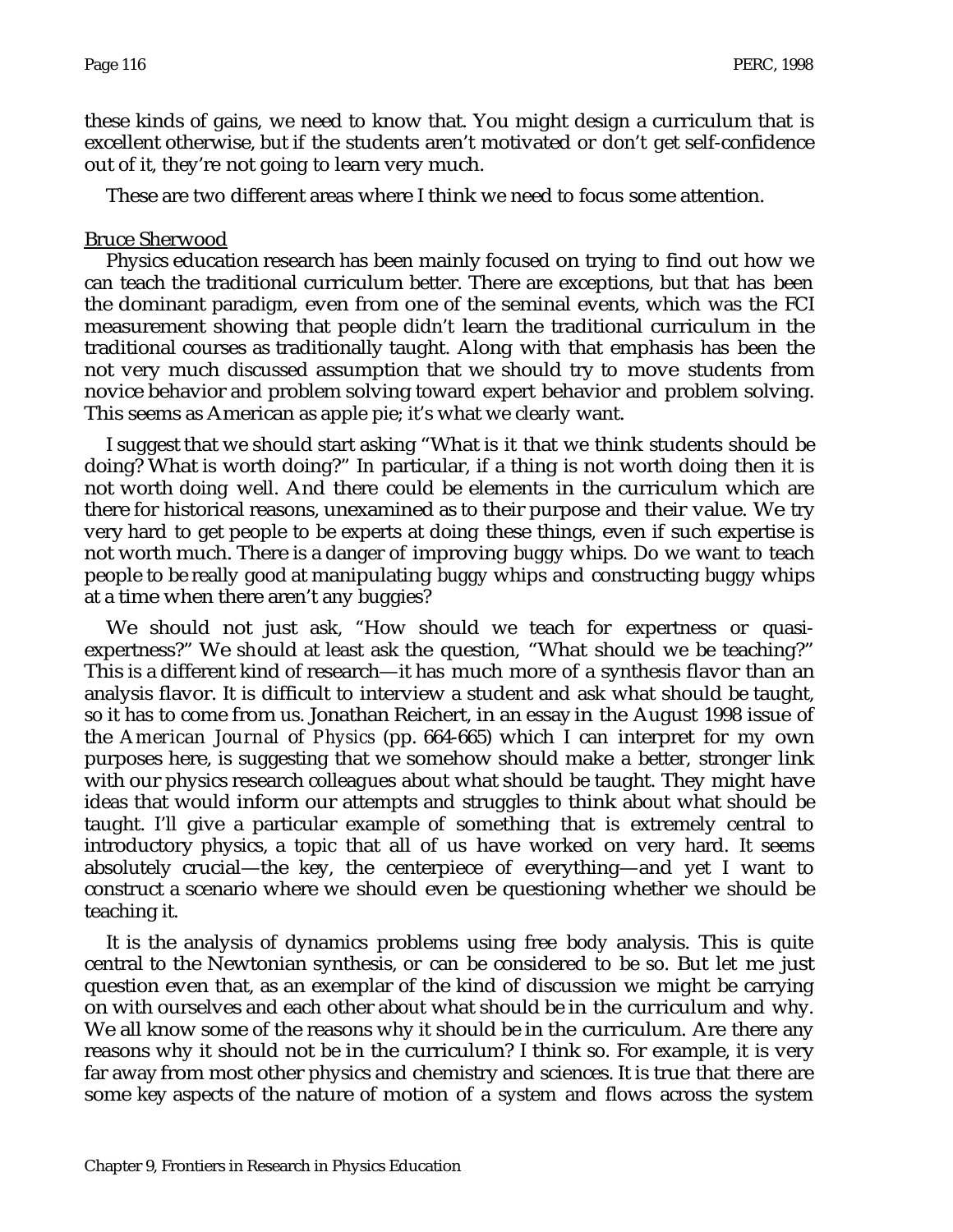versus changes within a system, but in fact if you look at the broad sweep of contemporary physics, free body analysis is not where it's at. It is just not a major piece that connects with other things. That means that for it to have value in a more general setting there will have to be transfer, and it will be rather far transfer. We know that even near transfer is very difficult to achieve. So one could ask whether this is the right thing to be spending a lot of time on, particularly when it is very difficult to teach to expertness.

In fact, there is an opportunity cost. If we spend the time and we do our studies carefully, we will see how we could teach this topic to the point where students could reliably do it. There's an opportunity cost because that time could have been spent on something else. What is that something else? That is something for us and our physics research APS colleagues to think about.

What are other kinds of things we can do? There are many options. But I cite this example since it is one of our most sacred cows. I hope it gives you the flavor of the type of question I am suggesting that we consider. It is at least worth asking whether or not that is where we want to put our money. It is a big investment to make and there is an opportunity cost associated with it.

As an example of new kinds of thinking about what should be in the curriculum, look at Tom Moore's new textbook *Six Ideas that Shaped Physics* (McGraw-Hill 1998). It is a really good re-thinking of what the canon could or should be now that it is almost the year 2000. And I think that that Tom has done us all a good service by being one of the people really out in front asking the question "What should we be teaching and why?"

One other thing. The head of our department recently commented that in an evaluation form there was yet another one of these student comments, "Physics is really dull and boring." I would guess that one of the things that convinced the student of that—a tool for inducing that belief—was in fact free body analysis in a situation where the student was hoping to hear something about contemporary physics.

So there are some problems there, some opportunity costs in our curriculum, and we ought to be having some discussion about it, but we haven't been having much discussion about it. Even IUPP, which said, "Let's get some modern flavor into it," wasn't really about what should we teach. It was mainly about how we could teach the regular material better.

A second (not unrelated) comment is that it would be appropriate for some of us to spend more of our time trying to measure not just performance on content but also something about student attitudes, student beliefs and the student construction of their epistemology. There are some good starts on this. We know about the interesting work of the Maryland Group. The Halloun/Hestenes measurement that students didn't learn physics from introductory physics was a very important galvanizing event for all of us. And perhaps equally galvanizing can be the recent Maryland measurement that students also think worse and worse about physics as a result of being hit around the head by it. Halloun is working in this area as well.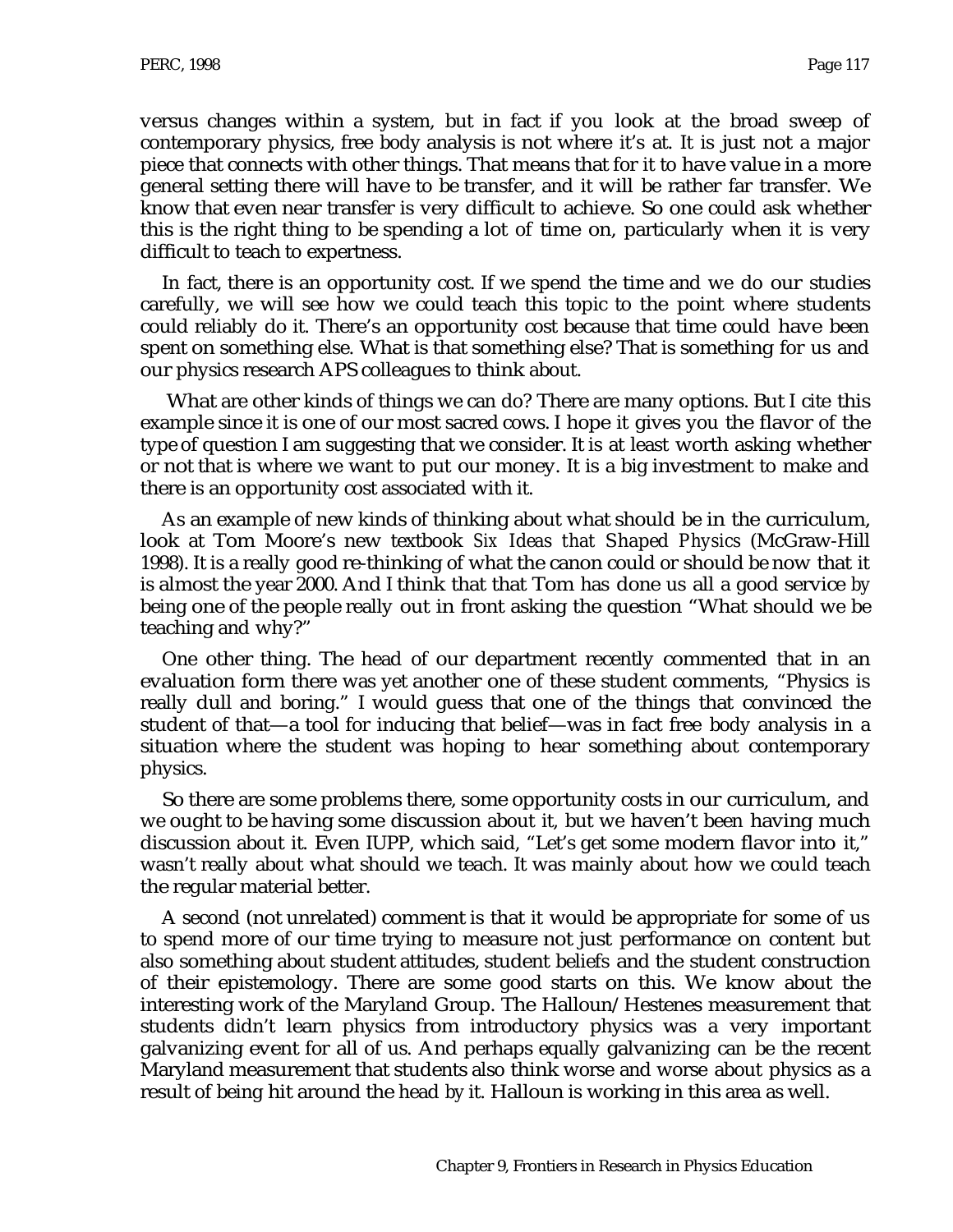It's not that all of us should be studying that, but there might well turn out to be a connection with my first point, that what we teach has a big impact on how students construct their beliefs about learning physics and the nature of physics, that there is a strong interaction between the attitude issues and the what we teach issues. We need to work on both of those if we are to get into a situation where, as is the case with Workshop Physics, we will actually see some attitudes improving as a result of studying physics.

This could be absolutely crucial and I'm really glad to see that that some of this work has started. We need more of it. Tom Foster, our post doc, has apprised us of some interesting work in the science education area, which has been looking at these things longer than we've been looking at them. We have things to learn from them.

In conclusion, I say we ought to be thinking what we should be teaching, and we should be looking at attitudinal issues and belief issues and not just content issues. Our own group (Ruth Chabay, Tom Foster and I) is in fact working in both those areas of trying to develop introductory curriculum and thinking about what should be in that curriculum. And then, a very challenging thing, which Tom Foster will figure out, is how to measure whether we're making some impact by changing the curriculum.

#### Ron Thornton

I thought I would give you a specific example to focus the discussion. What I would like to talk about is conceptual and the interpersonal predictors of physics learning. Wouldn't it be nice if a teacher could predict which students were at risk from a conceptual evaluation or from an observation of personal behavior? Can you do it? Some people told me they could, but none of them do research in physics education. The second part is, after finding these students at risk, knowing what do to help the students learn. Other people have mentioned these things. Let me describe a little bit of specific preliminary research in order to focus a discussion on this. Maybe you will see all of the holes and flaws, and maybe also how hard this is to do.

I have collaborators: Allan Risley and Dennis Kuhl. I will show you just a couple things. I want to show you a few results from a conceptual evaluation. I want to tell you a few results from video study—hours and hours and hours of video study—of students, linked to the conceptual evaluation, and I'm not going to spend very much time. If you're not familiar with some of this stuff, this talk won't help set the context very well.

The research methods consist of correlated short answer or evaluation. We do interviewing, we have classroom and laboratory observation and personal interviews. The educational setting of the particular stuff that I'm going to show is Tufts University, and this happens to be off-semester students in a calculus-based class. They are generally students that have had some problems somewhere, so they're not in the main sequence. The problems could be positive but generally they are negative.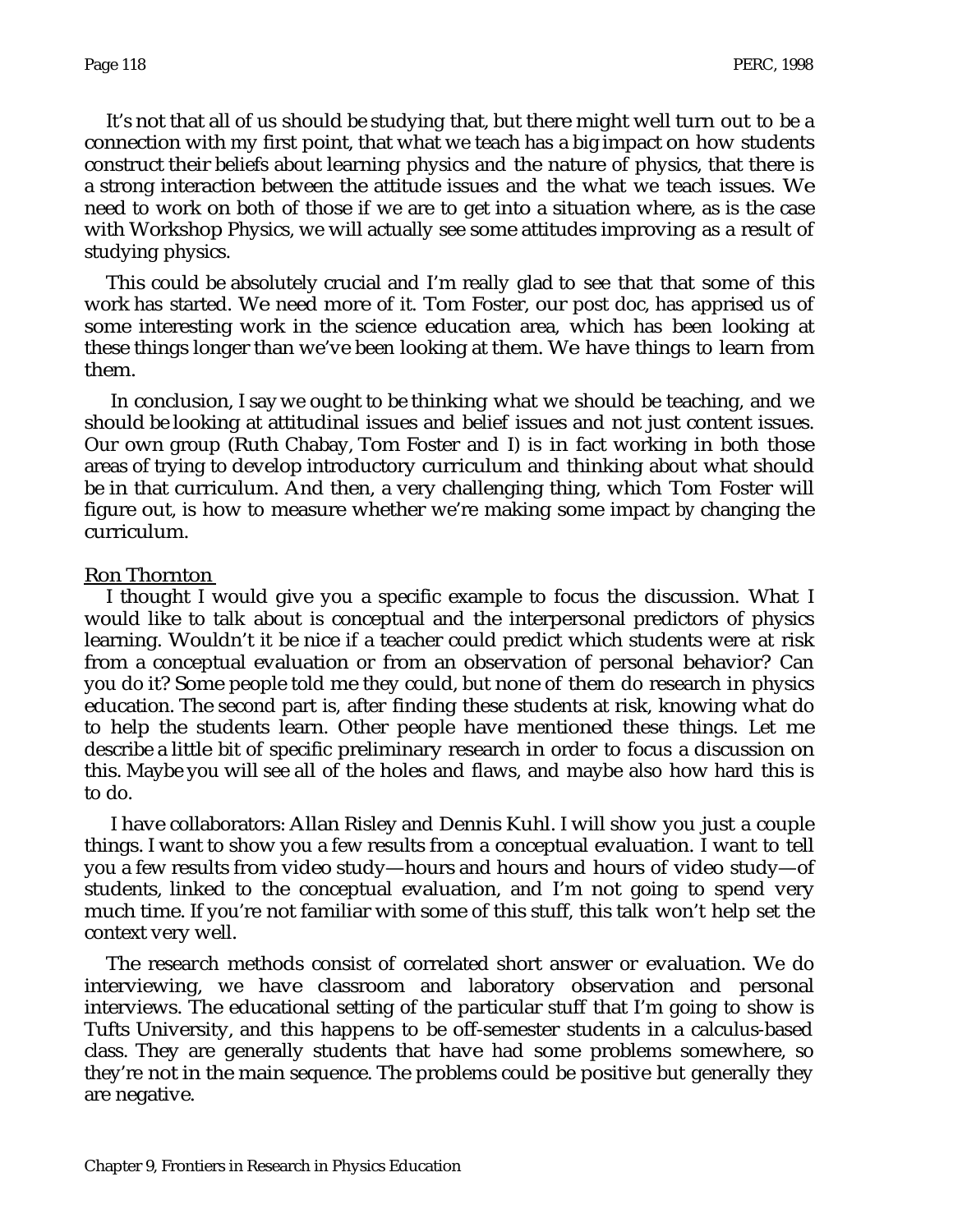In what I will show you as an example (see Figure 1), the students use RealTime Physics for mechanics in the laboratory and experience traditional lectures. They worked in groups, and this is important. The groups were almost always three members—occasionally two or four. They were self-assigned groups, and there was very little rotation among groups except in massive melt down. I am not recommending these things. I am telling you what happened. The professors or the TAs encouraged task rotation to some extent. Most of the groups were successful—that is, most of the people learned in this situation. I will tell you how to measure that and then you can decide whether you believe it or not, but basically this works out very well. Often up to 90% of the students will learn the basic concepts of linear dynamics and kinematics and so on.





In the group that I picked to show you, somewhat less than 90% of the students learn Newton's Laws. This lower than usual result is useful for our research, although I'm sure it isn't useful to the students. We used the *Force and Motion* Conceptual Evaluation<sup>1</sup> to evaluate conceptual learning. One of the first things I want to say is how you can make a prediction of who may have trouble learning. We've observed something we call a conceptual threshold effect. We don't know exactly why it is here. Let me explain it to you.

The position along the *x*-axis shows individual student scores, in percent, on the Force and Motion Conceptual Evaluation (FMCE) before all instruction. Many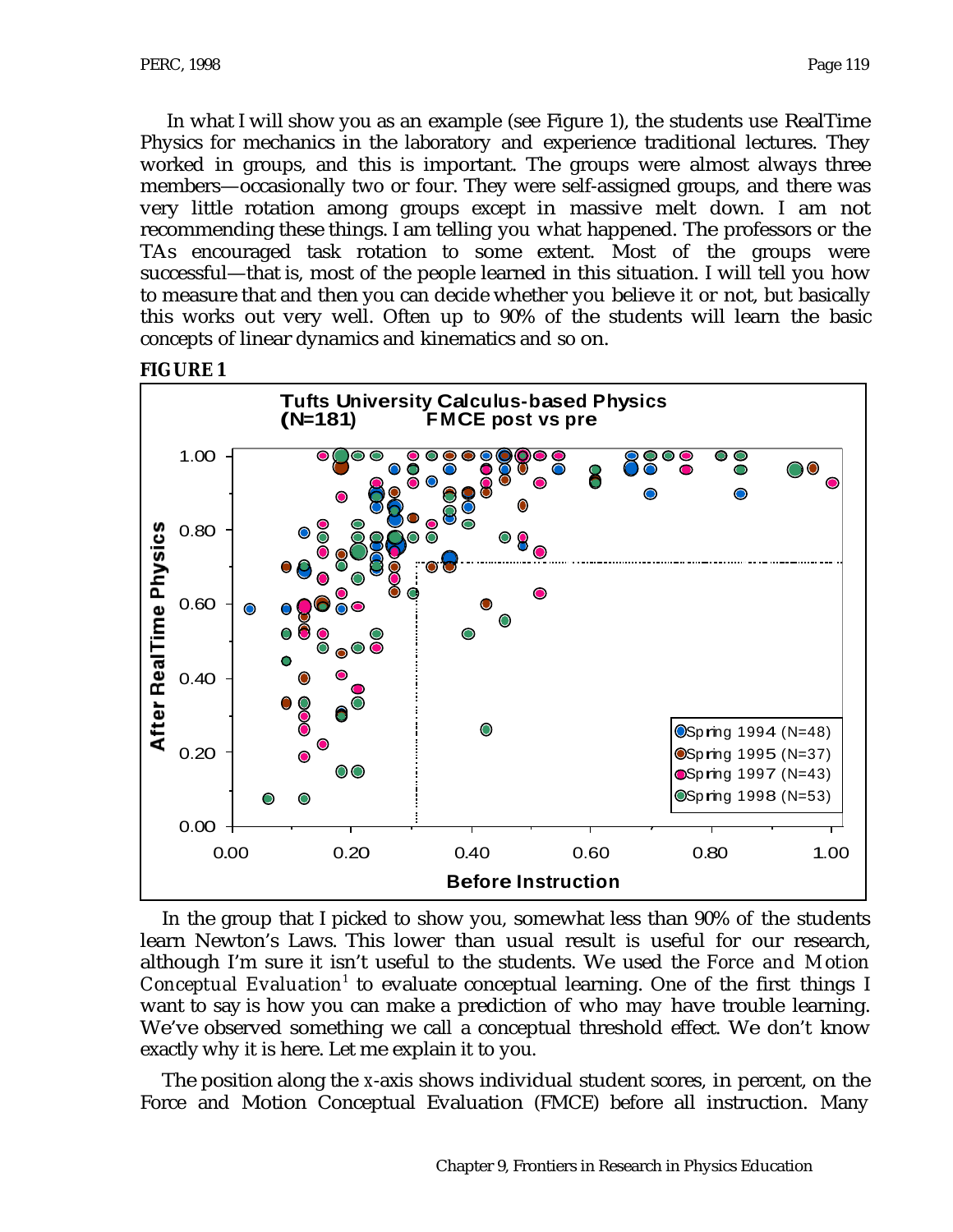students are only getting 20% of the questions right. In spite of many low scores, a few students up here (the right side of the graph) were getting 100% correct before instruction.

But mostly, as you can see, there's a large number of students down here (left side of the graph) below 30% to begin with. Now if we look on the *y*-axis, we can see what happened after instruction. (Students near the top learned a great deal.) If instruction produced no effect, you would have everyone on a 45-degree line. This is the approximate result with traditional instruction. If students knew less after instruction they would be below this line (essentially one student here). Now what actually happens with the RealTime physics instruction is what you see in the graph.

The shape you see shows that essentially everybody who started above 30% learned. There are a few exceptions but it is generally true. We call this the "threshold effect."

Below 30% on the pretest you can't predict what will happen. You notice the post results are spread out, but what's really interesting to me is that many of these people who started so dead low, actually learned very well. And yet we have these people down here (lower left-hand corner of the graph) that didn't learn well at all.

Now how can we account for this? Do they have signs on their foreheads or do they act in particular ways? Keep in mind that these results aren't as good as some of our results since only about 80 to 85% learn the first and second laws and 75 to 80% are able to answer the third law questions.

But anyway, let me just summarize this. Essentially all students who don't learn are below threshold on the pretest and yet some of those students learn very well. Can we tell the difference by observing them? We have hundreds of hours of videotape of these students working. It turns out there are some results and they appear to be reasonable. This is preliminary. We're just looking for something that we can identify ahead of time. Then we will try this in another environment to check.

If a low starter is an initiator in the group he or she will finish high. An initiator is pretty easy to understand—somebody who sort of moves things along. It turns out they can initiate. We're not measuring any skill they have with understanding anything. We have just noticed by careful observation and counting that they are initiators. Initiators are guaranteed to finish high.

If a low starter is not an initiator, it appears that he or she will finish low. This result is a little less sure, but it looks like that may be the case. If someone is above threshold (that's above that 0.3) then he or she will finish high even if overtly passive. This appears to hold as long as the group functions, and there are a few caveats, but generally you can at least appear be passive if you start above 30%. This may or may not make a whole lot of sense in causal terms, but that's what we're investigating.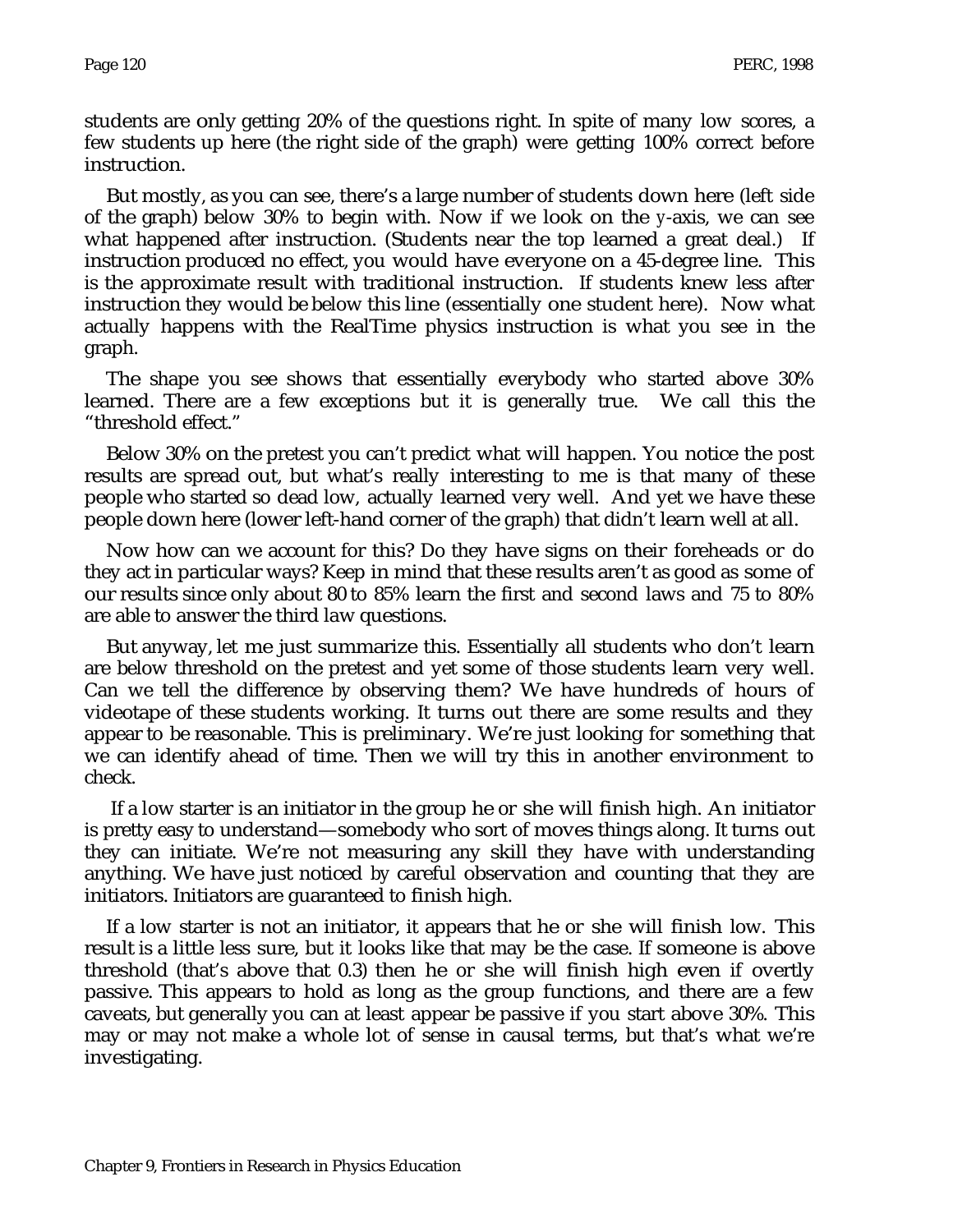

There are several questions to ask. Are initiators born or made? Nature or nurture? Is somebody an initiator in one group and not in another? Very possibly, but perhaps not. Maybe the people who are really passive and getting those low scores cannot be made to initiate. Will different group structures help? We haven't done much experimenting with that. Will teacher intervention help? Can you do anything even if you can identify these students? Now, in a slightly better class, we would have a finite number of students that we could watch to see if they were getting into trouble. We can watch them and see, and try some things.

Another thing to ask is how easy is it for the practicing teacher to identify a class of behavior. We did this very carefully—counting interactions and so forth—but it looks as if you can identify many of these people if you just follow some rules. We are going to experiment with that, maybe with some of you, perhaps by showing videotapes and asking whether you think specific people are initiators. If you can identify them easily, that means you have another handle on your students right away, as long as you have an interactive session in the first few labs.

Finally, is the distribution of a student's knowledge important for students near threshold? I'm using a sum score that's some sort of average. It turns out that we can look in detail to see why they got the score they got. This may actually make a difference in whether they are on one side of the threshold or another.

We have also looked, not in the laboratory, but in a classroom of a non-calculus physics class where we do the standard mechanics Interactive Lecture Demonstrations  $(\mathrm{ILD's})^{\scriptscriptstyle{2}},$  and we get a similar shaped curve (see Figure 2). The plot of post-test versus pre-test has 195 students in it. Some of the dots are multiple and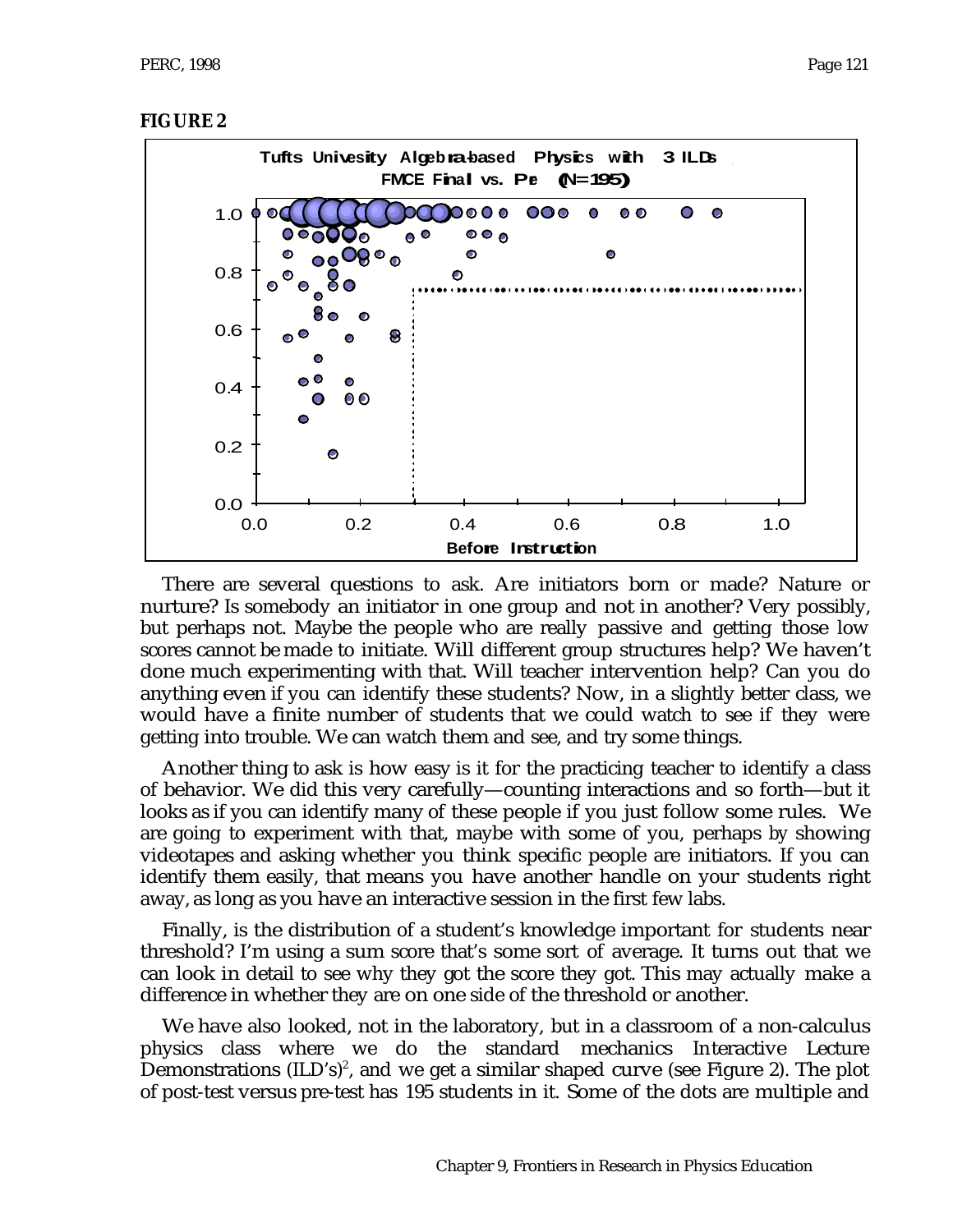so are larger. You can see that you get the same behavior here except the pre-test results are lower (no engineers and physicists) and the post-test results are higher. How you determine whether somebody is an initiator or not, in the group discussions that go along with interactive lecture demonstrations, I don't know. The real question may be "Is initiation really the criterion that makes a difference?"

Some of my presentation has been fairly specific, but back to the major question. The major question is "Are there easily identifiable characteristics of a student that will predict that student's success in learning physics?" For me learning physics means understanding concepts—I'm not talking about learning algebra only. Are there characteristics that we can measure conceptually or identify by looking at interpersonal behavior? Given that, can we make changes in that student's experience to help him or her learn?

This is a much less grand vision, perhaps, than some of what we heard, but I would love to know these answers. I see an awful lot of research to do before anyone understands even the simple questions I have raised.

References:

- 1. Thornton, R. K. and Sokoloff, D.R., "Assessing Student Learning of Newton's Laws: The Force and Motion Conceptual Evaluation of Active Learning Laboratory and Lecture Curricula", *Am. J. Phys*, 66, pp. 338-352 (1998)
- 2. Sokoloff, D.R. and Thornton, R. K., "Using Interactive Lecture Demonstrations to Create an Active Learning Environment." *The Physics Teacher,* Vol. 35, pp. 340-346 (1997).

#### Alan Van Heuvelen

I have three ideas to add to the physics education research topics suggested by others. The first concerns the role of representations in physics learning. Jiajie Zhang, in a recent paper, says, "external representations are so intrinsic to so many cognitive tasks that they guide, constrain and even determine cognitive behavior." He goes on to say, "relatively little research has been directed toward the nature of external representations and cognition."

Internal representations involve some unknown brain language for things like audible and visual images and for conscious thinking. External representations are things such as diagrams, sketches and equations on a paper and signs beside a highway. Xueli Zou, one of our graduate students, prepared a nice figure (see Figure 3) that shows four different types of representations of a physics process. The different representations contain more or less equivalent information. The sketch helps our brains visualize the process quickly but is not useful for calculating things. The equations are better for that but it is difficult to visualize the process by looking only at the equations.

Historically in physics education we have relied on words and equations, both very abstract representations of the world. Perhaps this is part of the reason that students do poorly on conceptual tests. We need to integrate more intuitive representations into our instruction and perhaps invent new representations for difficult areas—representations that help students use the concepts in those areas more effectively.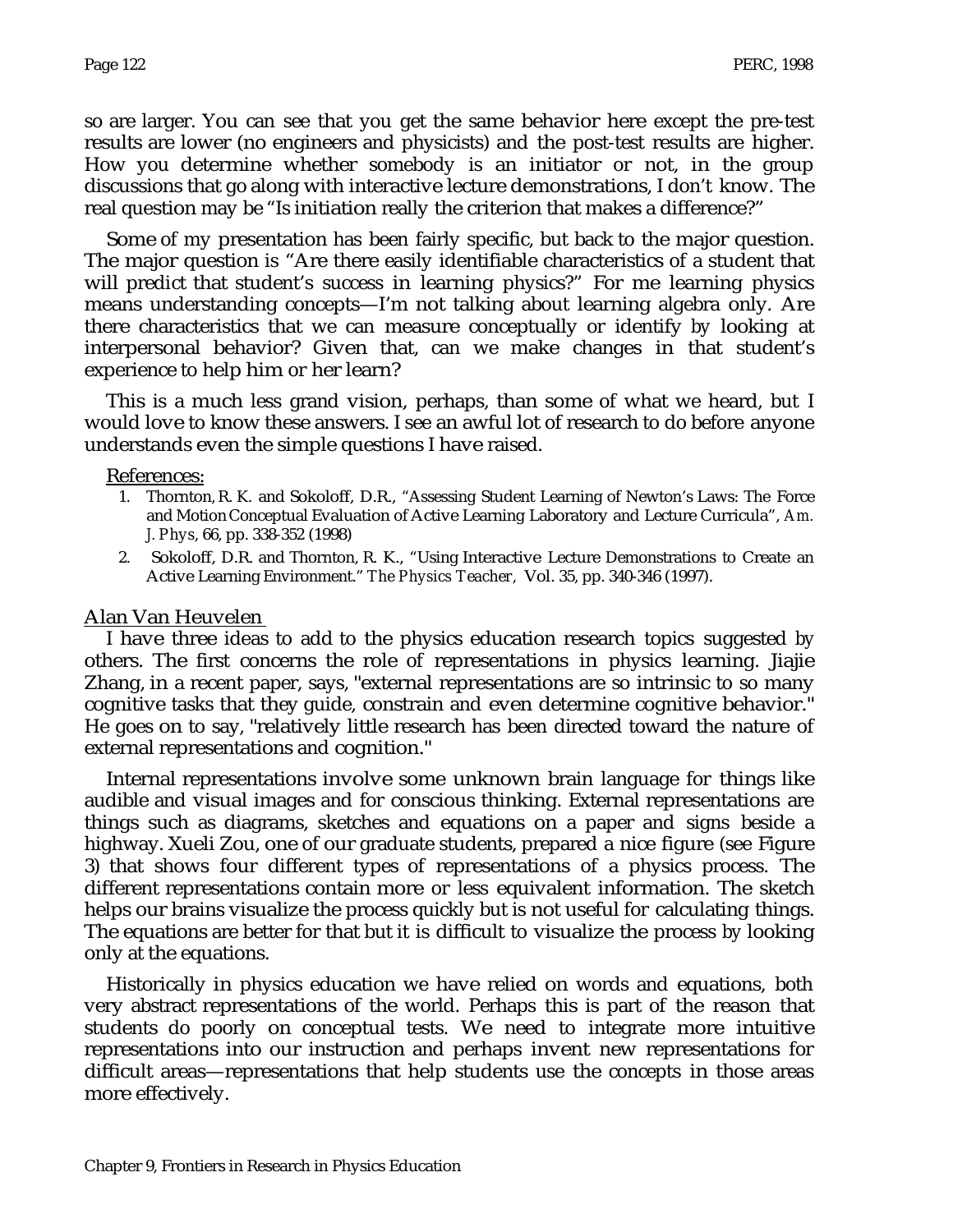### **FIGURE 3**

## **INFORMATIONALLY EQUIVALENT REPRESENTATIONS**

**A miner pulls a wagon of supplies to the top of a hill where he lives by hanging from a rope attached to the wagon. As the cart moves at increasing speed up the hill, the miner moves with increasing downward speed.**

 $T - f - W_c \cos \theta = m_c a_{cx}$  0 = *a<sub>mx</sub>*  $N - W_c \sin \theta = 0$  $T - W_m = m_m a_m$  $a_{cx} = -a_{my}$  $x_c = x_{0c} + v_{0xc}t +$ 1  $\frac{1}{2} a_{cx} t^2$  $y_m = y_{0m} + v_{0ym}t +$ 1  $\frac{1}{2}a_{\rm{my}}t^2$ 

An example might be in geometrical optics where we use three rays in diagrams to locate images. Researchers find that students think that if a card blocks half of a lens, half of the image disappears. What if we use multiple rays in the diagram instead of three rays? Will students realize that the image does not travel intact from the object to a screen?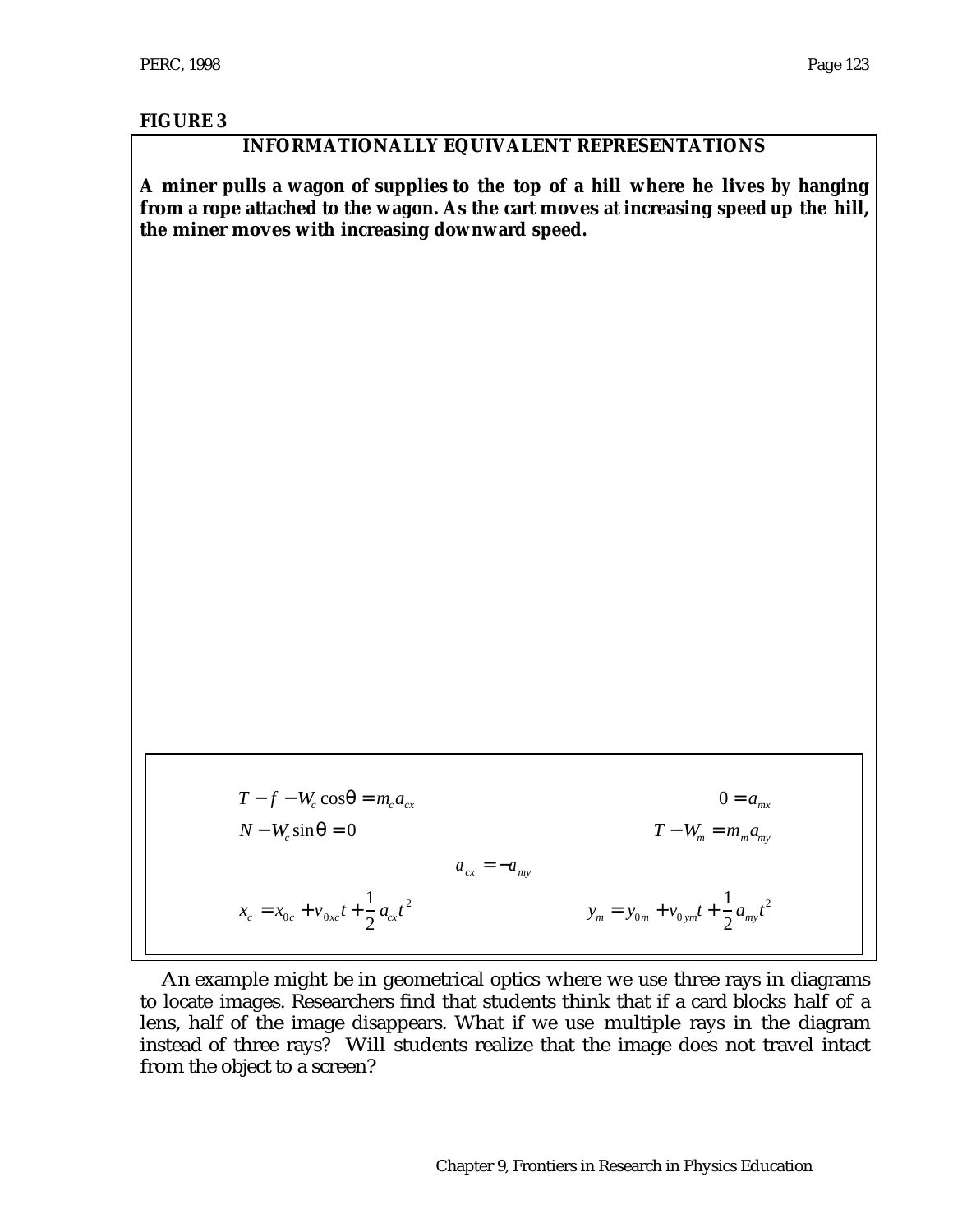My favorite example about the importance of representations is from quantum electrodynamics (see Figure 4). I remember toward the end of my years in graduate school sitting in a course on S-matrix theory. I did not understand anything. The Smatrix equations lacked intuitive imagery. Feynman diagrams had been invented but we did not use them. These diagrams are more intuitive representations of QED scattering processes. There are rules for converting the diagrams into the equations—much the way we use free-body diagrams to help construct the component equations for Newton's second law.

### **FIGURE 4**

This leads to another related representation project—how do we get students to use these diagrams most effectively? I find that students tend to think of constructing diagrammatic and graphical representations as a separate task from constructing the equations to describe a process. For us, free-body diagrams and qualitative work-energy bar charts are tools for helping to visualize a process and for helping to construct mathematical descriptions of processes.

In summary, there is considerable work that I think we can do in helping students learn to represent processes with more intuitive representations, in using these representations to help construct the math representations of processes and in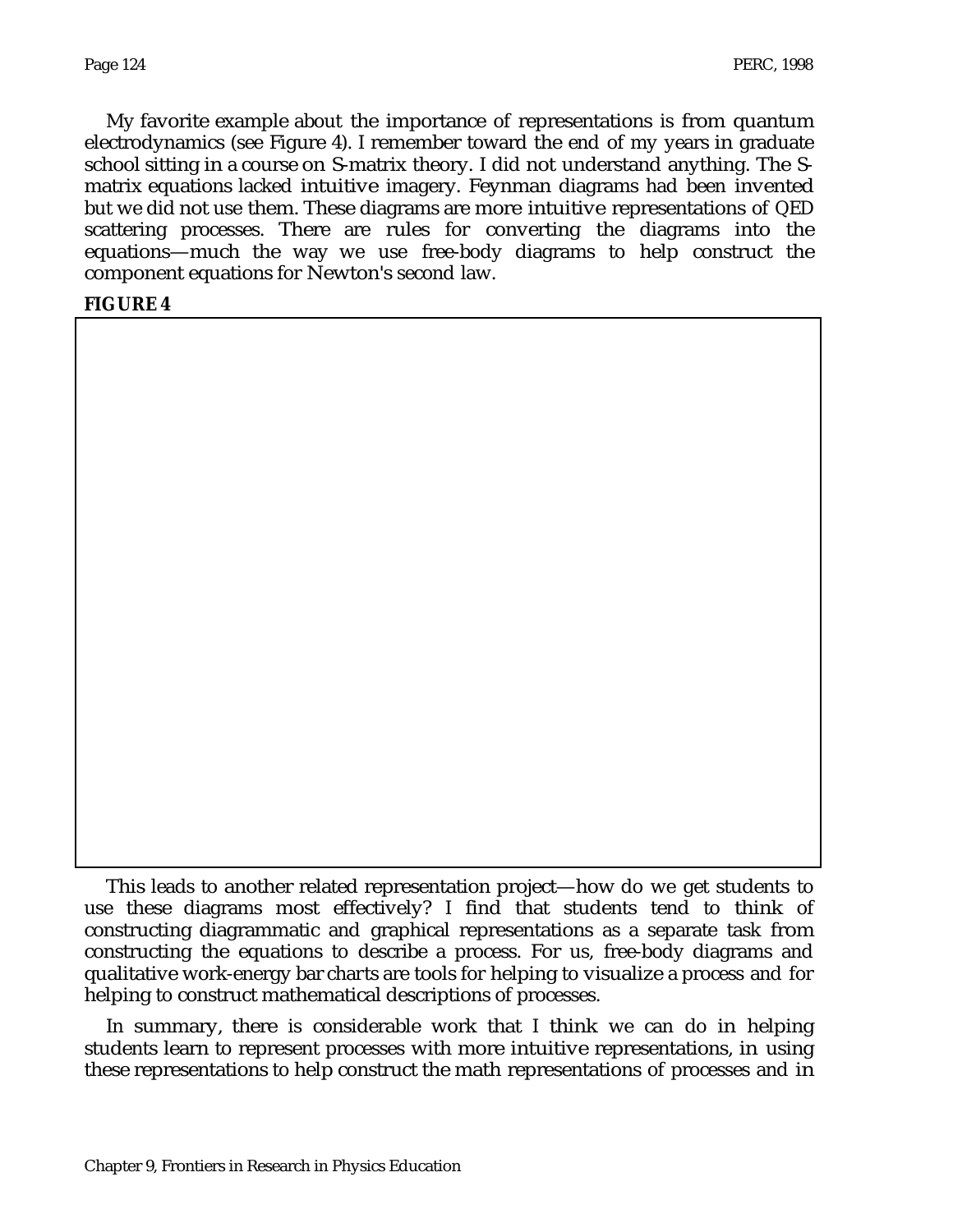even inventing new representations that enhance conceptual and problem-solving learning.

A second idea for physics education research projects concerns workplace skills. In recent years, there have been several studies concerning the skills that people find most useful in the workplace. A US Department of Labor SCANS Report in 1991 indicated that business and industrial firms are looking for people who have learned how to learn, have communications and problem-solving expertise and are effective in groups (see Figure 5). How do we help students improve their abilities to learn how to learn? An AIP 1994 workplace skill study indicated that physicists value these same skills in industrial and government lab workplaces (see Figure 6). Eighty percent of physicists in the workplace either work in a group or supervise a group. Physics knowledge was the least needed "skill" for physicists working in industry or government labs, yet we spend almost all of our research efforts helping people learn physics concepts. Certainly we can't do problem solving without knowledge, but a balance between emphasis on research about acquiring knowledge and acquiring some of the other skills that are very important for physicist seems in order. With the rapidly changing knowledge base, learning how to learn may be the most important thing students could get out of their time in college.

## **FIGURE 5**

## **Workplace Needs**

Businesses and industrial firms want future employees who:

- have learned how to learn;
- possess listening and oral communication skills;
- are adaptable because of creative thinking and problem-solving expertise; and
- are effective in groups using interpersonal skills, negotiation skills and teamwork.
- \* SCANS (Secretary's Commission on Achieving Necessary Skills), "What Work Requires of Schools" A SCANS Report for America 2000," Washington, DC: US Department of Labor, 1991.

My third and final research idea concerns the use of computers and technology. So many people are now starting to make Java simulations and other software activities. There are several questions. How do we best use these products to enhance student learning? What are the characteristics of good software—for example, is seeing a process and a simultaneous representation of that process important for learning? I believe that there is a huge potential for using interactive software products in all kinds of learning environments. This is a subject area with considerable research potential.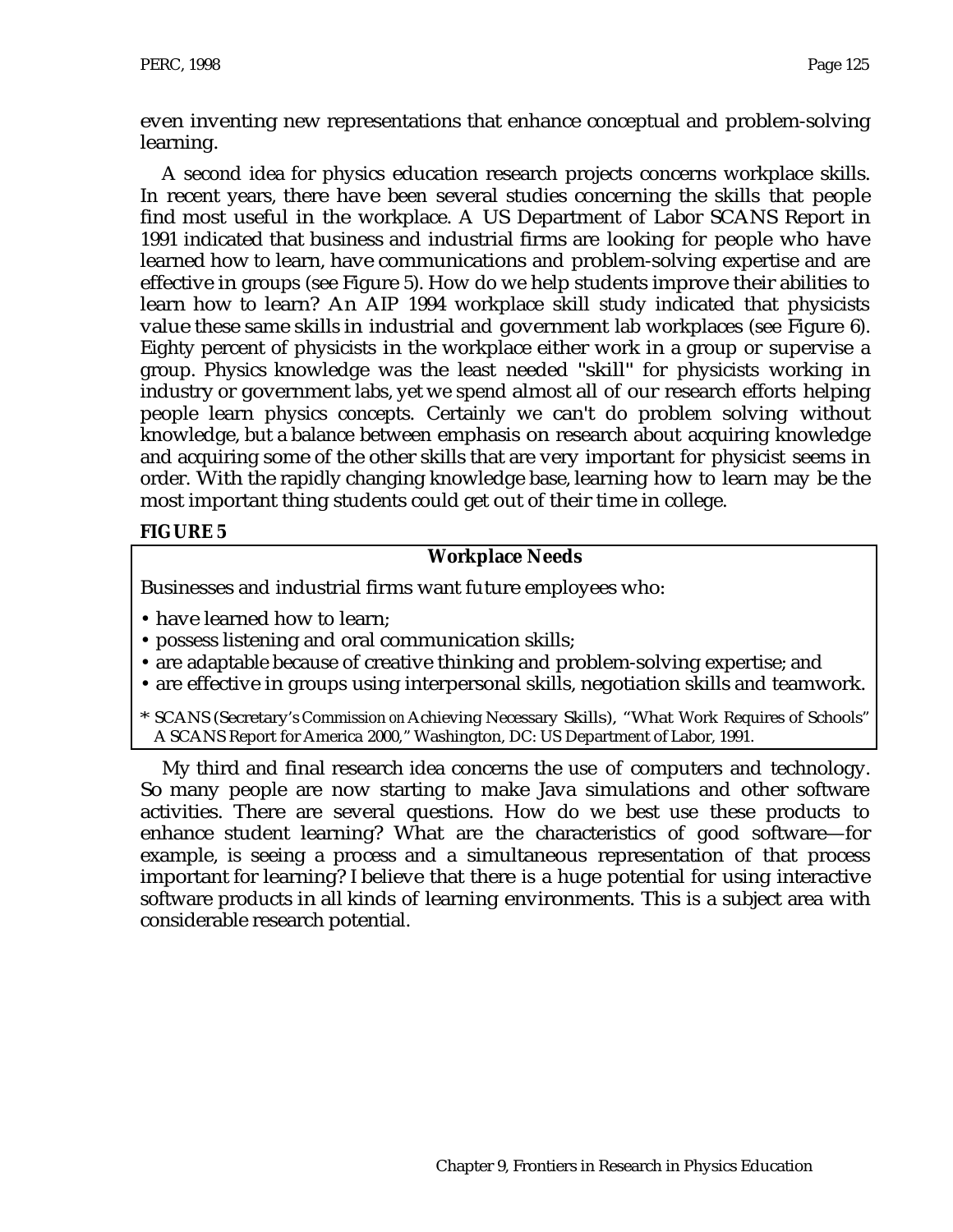### **Figure 6**

# **Jim Stith**

It appears to me that we talk a lot about process versus content. Back in the IUPP days we talked an awful lot about "less is more". We have said "less is more" for so long that it has almost taken on the role of fact. What is the research basis for that particular assertion that we have been making for several years? If we are going to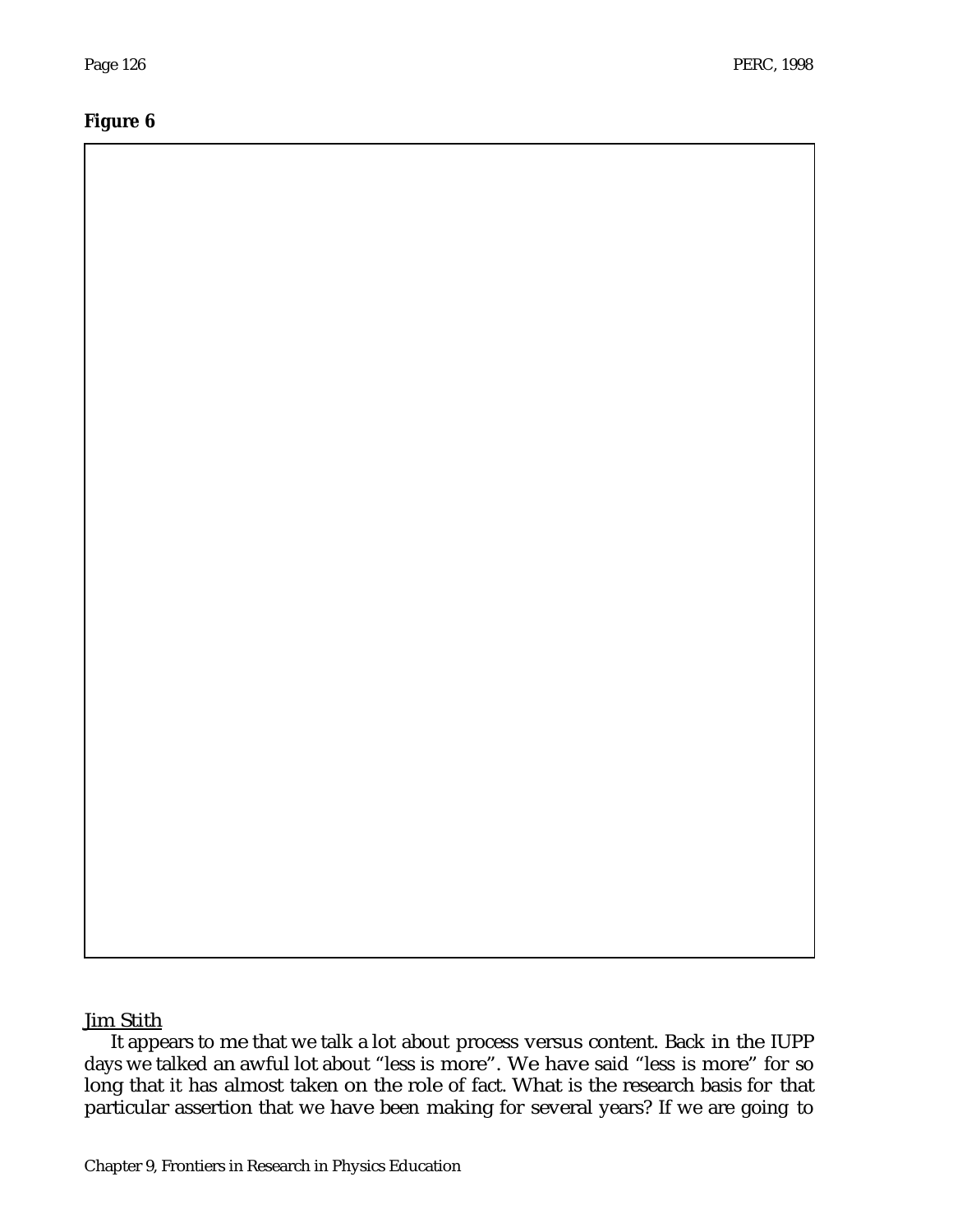keep saying that, and if we are going to act as if we believe it is true, do we owe it to our community to at least get some experimental basis supporting that?

Now I'll ask the panelists to react to that.

#### Bruce Sherwood

I could offer one comment. When Ruth Chabay and I were developing a new approach to E&M we consciously took a principle of minimalism, by which we meant if there was not a good task where students would actively use the concept, then it was better not to teach that concept because it wouldn't be learned. And there would be a double whammy because not only would you have spent time teaching this thing which didn't get learned because it was not exercised, but you would also have paid an opportunity cost in not having spent that time on something that would have been useful.

So our curriculum is minimalist in that sense of the word. We made a measurement, which we reported at last year's Denver meeting, that students in this curriculum scored a letter grade higher than students in the traditional curriculum taught by excellent teachers. Unfortunately, while we think that the cleanliness of the curriculum contributed, it's like what other panelists have said—it's very difficult to separate out whether it was that or it was something else we did, because naturally you throw everything you can at the problem. Sorting out which of the elements was the crucial one is almost impossible, and there might not even be one single crucial element. It might be that you get the one letter grade better from having done this and that and the other thing, and each of them contributed their little widow's mite, which eventually added up to something.

On the one hand, I don't see how you would ever, in an actual field situation, tease out which of the things really made the difference, because you don't have that much control. That makes it really hard to answer the kinds of questions that are asked.

Ron Thornton, however, has just given us a stunning example of looking at a very messy situation and essentially, in a kind of anthropological approach, picking out a feature which actually had a strong correlation with some very interesting data. I was thrilled by what you showed us.

#### Ron Thornton

I would like to make a comment that's related to something some of the other people said. Particularly in high schools where the classes are smaller and the teachers know their students very well, they definitely report (we've asked teachers to look for it) the discouragement students feel when they teach something so that it's not understood, such as Newton's Laws or kinematics. When the students go through that and they don't understand, they get very discouraged. First of all, this looks like sort of a simple thing. They thought they understood it and yet they're unable to give the answers that are wanted, and they don't understand why their answers aren't right. That's very discouraging. Teachers report that when they go on to other things it continues to be discouraging.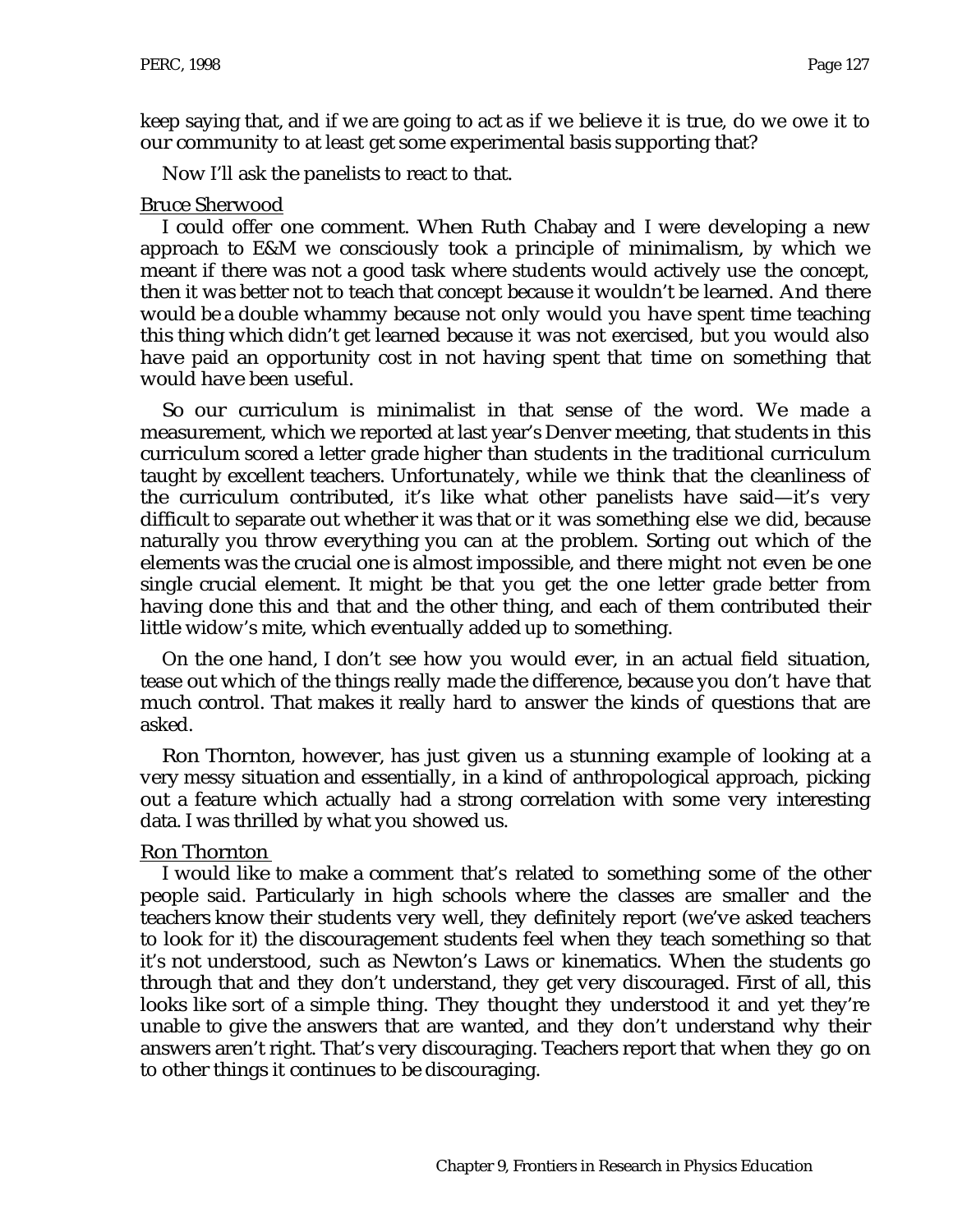If, however, they spend more time and actually teach something so that the majority of students understand things, they feel a large surge in interest in the class, because they understand something. It might be that they're learning what it means to understand something. This is conjecture—the fact is that these students then pay a lot more attention to physics and seem to do better later on.

How does this relate to less is more? Unless you take the time to teach something well, then students won't have an experience like that, or at least seldom will they have such an experience. That's not a research result, but it might be an argument for less is more, and it's one that you (Bruce) evidently said as well. You were only going to put things in your curriculum that students seem to process and understand.

### Alan Van Heuvelen

If I have to roar through one chapter a week I just don't have time to get students to the point where they can use the mathematical language of physics with understanding, which also involves being able to break a complex problem into parts and then put them back together. But I find it really fun if I can cut out some of the knowledge, and it seems as if our former physics majors aren't going to mind if I do that. If I cut out some of the concepts then I can slow down on the parts that I've identified as most important. I can take time to build that foundation, learn to use the math and then get into some complex problems. I can also make group work a huge part of that and maybe even work a little bit on communication skills. I think this AIP study really supports this less is more philosophy very nicely.

### Jim Stith

Let's shift to questions. I've got several in this vein, about dropping free body diagrams, for Bruce. If our major clientele is engineers and we drop free body diagrams from the course, what will be the impact? What about those of us who teach pre-meds?

### Bruce Sherwood

I welcome the opportunity to comment on the supposed tyranny of the engineers, because I know that in many physics departments, conservative physicists who do not want to change what they've been doing hide behind the pretense, "But the engineers won't stand for it." When you actually talk with engineers you get a somewhat different story. Tom Foster actually did this at the University of Minnesota, and what he heard from the engineers is quite different from the physicists' presentation of what the engineers would say were you to ask them something.

At the University of Michigan the chemist Ege wanted to reform the introductory chemistry curriculum to make it more like chemistry, as opposed to freshman chemistry. Her chemistry colleagues said, "The engineers won't stand for it. You can't do that." She went and talked to the engineers, who said, "Well, you're the chemist. You ought to think through what would be a good chemistry course." In our specific case, the engineers who will use something like free body diagrams always have their own engineering courses that teach that in spades. They'll have a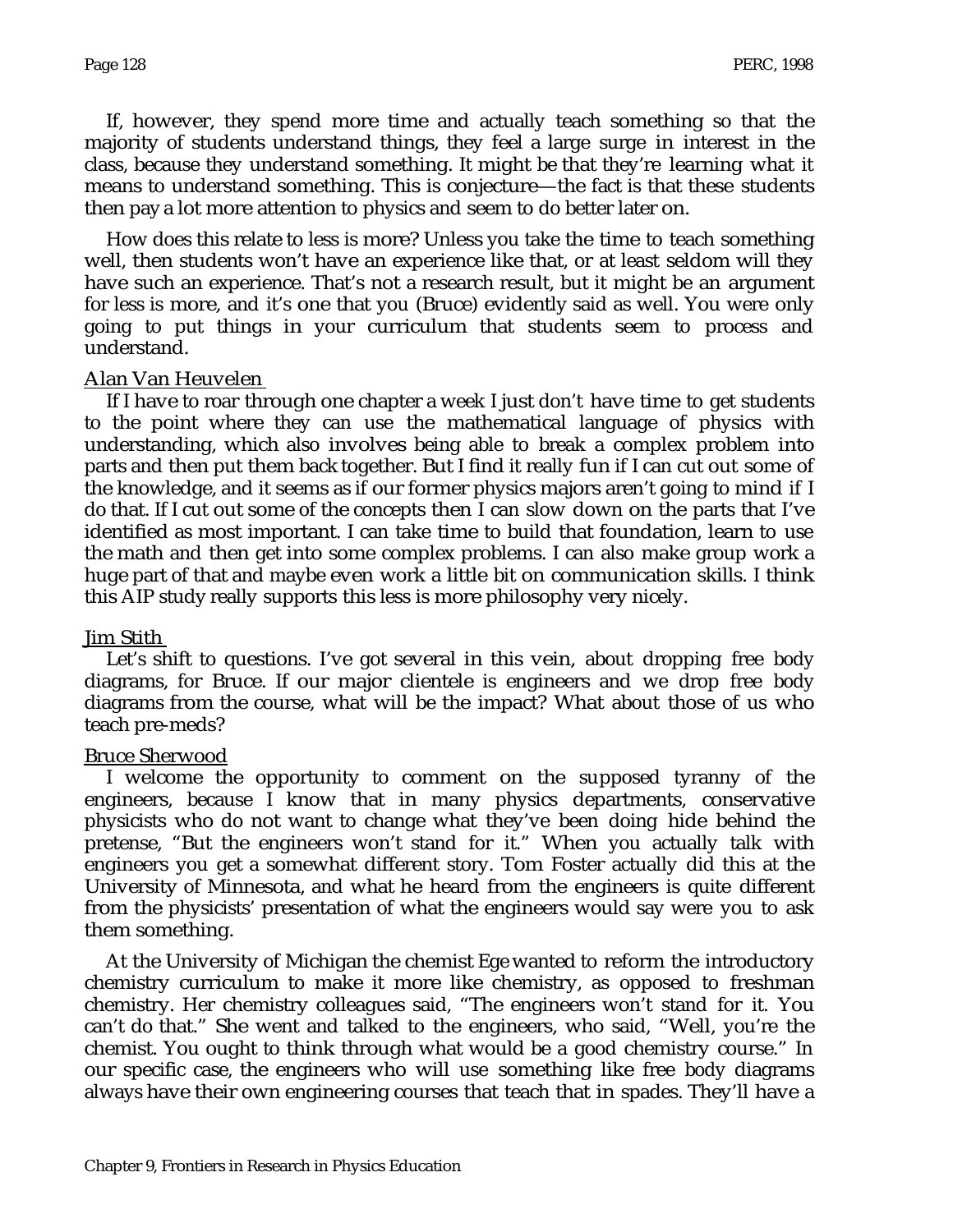whole semester of statics, they'll have whole semester of dynamics, they'll have a whole semester of deformable media, which we don't touch.

It is not necessarily the case that the engineers want what we have been giving them. They have been taking what we have been giving them, but what they mostly need from us is deep principled understanding of some basic physics principles. It is not up to us to teach circuit theory or bridge construction. That is not our job, and we wouldn't even do it very well if we thought that was our job. The engineers will do that themselves. We have something else to offer—something students won't get in the engineering courses.

In some places it's going to be a hard sell—in some places a very soft sell—but we shouldn't delude ourselves into thinking that we are overly constrained by engineering requirements, because I assert that we sometimes are talking to ourselves rather than to them.

I didn't address the bio-med issues because that is a harder one for me to think through.

### Jim Stith

To the group. Do you need a Ph.D. in physics to do physics education research? Some of these agenda items seem to be content independent.

### Ron Thornton

I don't know if you need a Ph.D. in physics to do physics education research, but I think you don't. Some of us that have Ph.D.s in physics still can't do physics education research. If the question means, "Will you be allowed to do it?" that's another question. I don't think, quite frankly, that these things are content independent. I think they depend very strongly on the content. The principles that we invoke, within the content, are content independent, but understanding what goes on in a particular field for teaching students is highly contextual. I know quite a bit of mathematics, but I still don't know how I would teach mathematics without doing a real study of what goes on in the mathematics classroom and understanding all the various pieces.

I think that you have to know physics very well to do physics education research. That doesn't mean you have to have a Ph.D. Having a Ph.D. is not even a guarantee that you know physics very well. You may know some small area, but it's no guarantee you know the overall layout of the field, and it certainly has nothing to do with knowing how to teach physics, unless that's what you are concentrating on.

 $\overline{Q}$ 

I think the question is more related to getting a Ph.D. in physics with a dissertation involving research in some of the topics mentioned. I don't think that would go in our physics department. It's not a question of whether the topics are interesting, perhaps somebody should do them. Part of the intent of this was to help graduate students in the field. To make suggestions that they pursue research that is not going to get them a Ph.D. in physics, I think, is a problem.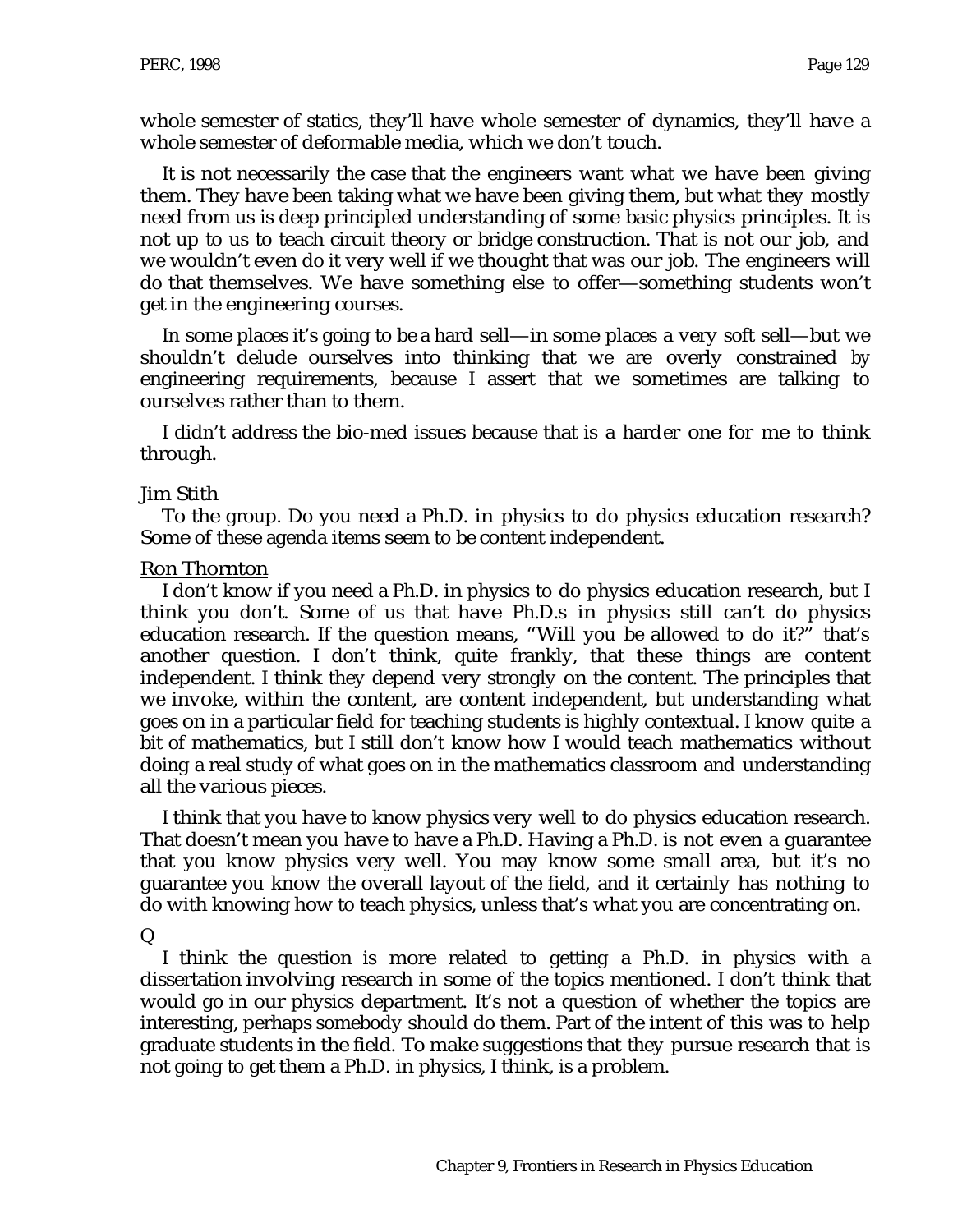### Jose Mestre

That may be a problem in some physics departments, but may not be in others. One of the issues that I mention about assessment is something that I don't see how a physics department could possibly say is not important.

## $\mathbf Q$

This is the second year in a row we've brought grad students to this meeting from all over the country. Many of those students are in physics departments hoping to get a Ph.D. in physics in a field that is respected by the traditional physics community, and we are not addressing issues in intellectual content of physics at all. I find it dismaying and distressing. We're discussing how to increase funding, which is important. But it's not important in the first few years of being a graduate student. It's important that they learn, that they address intellectual issues so they can get a direction for their research. Some of these other things are interesting but peripheral. And it's not a comment about assessment. Assessment is very important. There's assessment of attitudes, assessment of understanding, but at least in our department most of these interesting issues that have been brought up would not get a Ph.D. in physics.

If one of our graduate students was to write a dissertation in physics education research in our department that did not indicate that student needed to have deep understanding of the subject matter and the problems it presents to students as physics subject matter it would not be approved. That's what I'm trying to say.

## $\mathbf Q$

I wrote the question. Our physics department is relatively conservative, but at least it has taken the step of supporting physics education research. There are a lot of departments out there that have not taken that step. In order to justify my presence in that department I have to do something, I believe, that shows that it does indeed belong in physics, that requires a deep knowledge of some physics.

### Jose Mestre

First, I'm not sure I'm willing to grant you that some of the things we've discussed don't require deep knowledge of physics. Second of all, maybe that's a problem specific to your school. Joe Redish just sponsored a dissertation on research in some of these things, which was accepted by the department at Maryland.

## Ron Thornton

I'm a little bit confused about this, and I'll tell you why. For instance, suppose you're studying Atwood's Machines and you know all there is to know about Atwood's Machines. Does that show a deep knowledge of Physics? No, probably not.

I'm trying to understand exactly what the thesis topic would have to be to satisfy your physics department. That's what I'm asking. The richness has to do with the educational surround, about the learning of physics, not with just the content.

## $\mathbf Q$

Nothing's black and white. Every single physics education research dissertation in our department, by the nature of what it was, showed a deep understanding of the subject matter. Let me try to contrast that with the different topics from this session.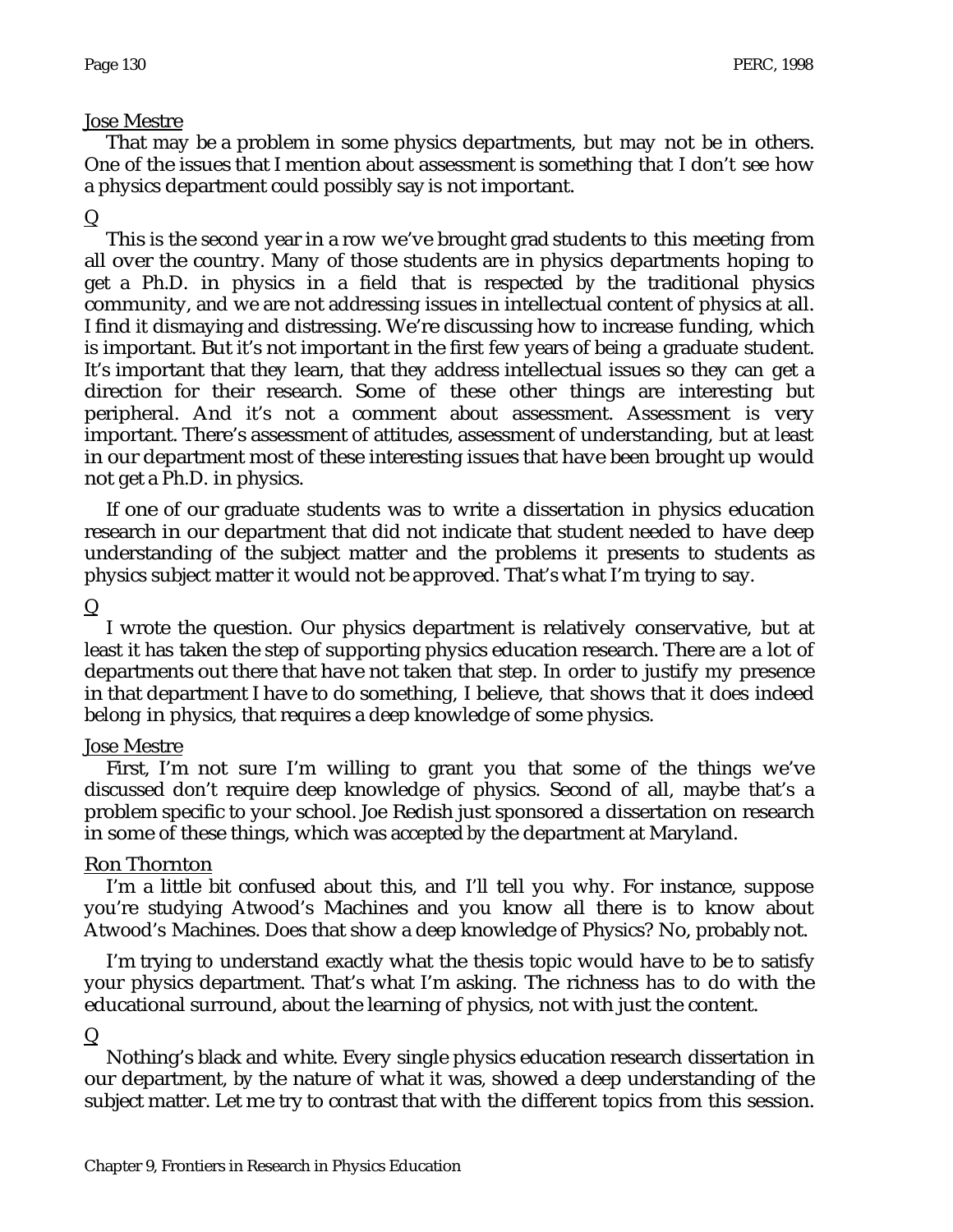Suppose you wanted to do research on what workplace attitudes were fostered by physics classes. I'm just making that one up. That kind of topic which is more sociological, but undeniably important. That would not have a home in many physics departments. I'm terribly concerned about these issues, and we hope we're doing some of those on the side. But no student in our department who made that his or her primary dissertation topic would be acceptable to the department.

We could probably get a student through on one of these. But the respect that the department would have for us and for our endeavor would not be maintained. I'm trying to make it clear to the young people in here that if your aspiration is to be in a physics department—and if you're going to affect the teaching of physics you have to be in a physics department, because nobody else can teach physics—you have to earn a place in a physics department. I've had enough experience to recognize that people are not inclined to look at this kind of research as adequate for their faculty. I don't think these aren't important. I think they're more important than a lot of other things.

### Jim Stith

I'm going to move on to another question. and I'm going to invite us to continue discussion during the break and at lunch because this is a very important one.

Jose, how do you know that your assessment tools really evaluate what you want to know? How do we get to trust our results?

### Jose Mestre

How do we know we're measuring what we think we're measuring? I'm not sure of the answer. That's a tough one.

### Jim Stith

How do we convince our colleagues?

### Jose Mestre

Say you develop an assessment item or an assessment technique. I don't think you stop at what the results are. You have to keep going back and measuring things from different perspectives to see if in fact the results that you are getting from your assessment are reflecting what you think you are measuring. You might want to do in-depth interviews after the student answers a question to see what it is that they think they are answering. It is not a one shot thing. You have to study something from different angles, and then if all the angles give you the same answer you start to become convinced that maybe it's measuring the thing you want to measure.

### $\overline{\mathsf{Q}}$

It takes a long time. It takes about three or four years of intensive work with one assessment tool to really have validated it in all the ways we talked about yesterday.

### Bruce Sherwood

I'll offer a quick case study on the use to which these results are put. I alluded to a measurement that we carried out, comparing two groups of two different E&M curricula, and there were very large effects. For many years our colleagues in the physics department had asked us for hard data that would assess what we were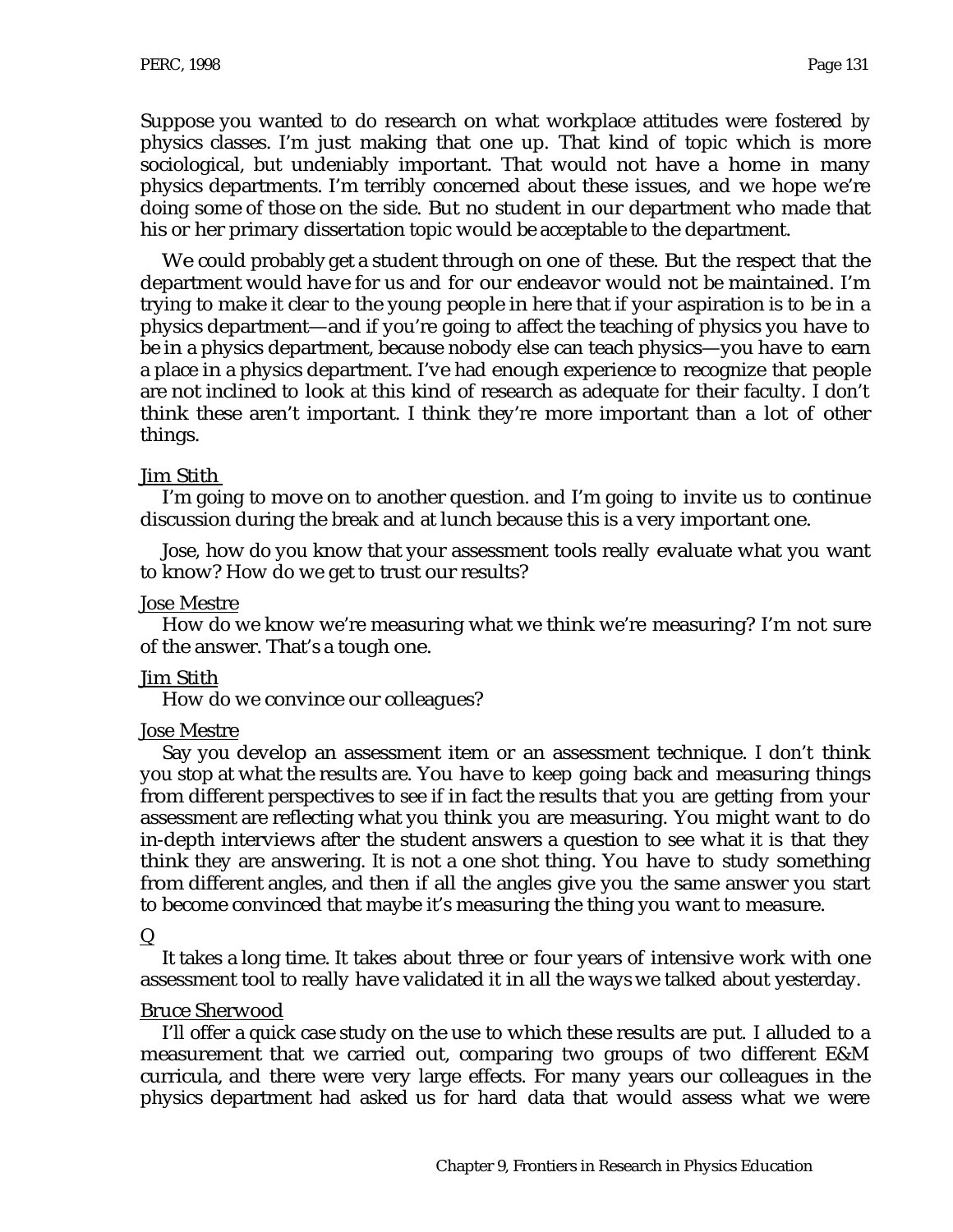doing. It's almost impossible to make that measurement early in the project at a time when everybody wants you to make this measurement. At the beginning, it makes no sense—you're just trying to get the thing to work at all. But after five or six or seven years of this we were finally at the stage where we could make a real measurement. We looked at this and that and the other and there was a robust, large effect showing the difference between the two ways of teaching. The results of this measurement had almost no impact. It is very easy to request the measurement. It is very difficult to make this measurement. And it is very easy to ignore the results.

In particular, it had been well known for many years that the engineering students at Carnegie Mellon are much stronger than the science students. It was the science students who had our E&M curriculum and it was the engineers who had the traditional one. After this measurement it was now well known that the engineering students aren't as strong as the science students. Another quite typical reaction was, from very good traditional teachers, saying, "I will work harder; I will work harder."

The validity isn't even in question here, but that other issue that came up certainly is. What does it mean to anybody else? Often very little, even with very hard data.

### Jim Stith

"What should we teach physics or engineering majors?" is a different question than, "What should we teach to pre-service, pre-med, humanities, etc majors?" Question. How can our community help determine the course objectives?

### Bruce Sherwood

I guess I was just suggesting that it ought to be a more visible agenda than our discussions usually have. We talk more about how we can improve the current instruction. We have been talking less about what we should be teaching. And it should probably be different things to different audiences. I would just like to hear more discussion.

### $\mathbf Q$

At the University of Minnesota we surveyed the engineers who had sent their students to the calculus-based course, and asked them why they bothered to send their students to us. We interviewed, in a separate project, those departments that send students to our algebra-based course. Technical fields: agricultural students, architecture students, physical therapy majors and so forth. We asked them the same question. We got the same answer from all departments: basic concepts; qualitative and quantitative problem solving. They want the same basic stuff. Maybe the level at which the stuff is taught is different, but they want the same stuff.

#### Jim Stith

Is the idea of misconceptions too limiting a way to think about what students do in physics? How do we evaluate skills and process knowledge?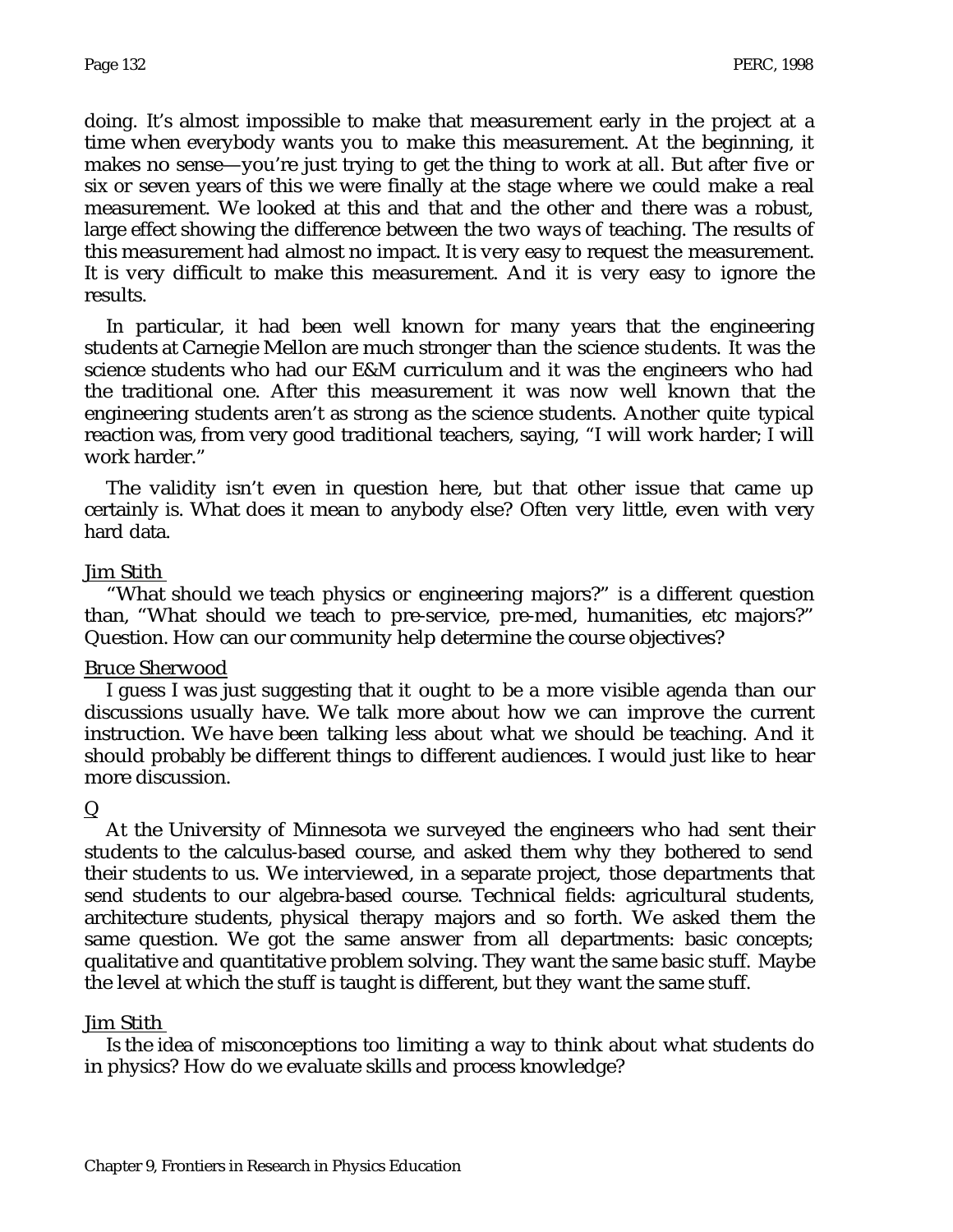### Ron Thornton

I don't think anybody in the group up here is overly focused on so-called misconceptions, and most of you in the audience don't either. We like to use activity-based methods because it is a process and we like to use those methods to help the students learn about the world and to do some of the synthesis, and so on, on their own. We're not talking about open environments here, we're talking about rather highly guided environments, because of the time savings associated with guided environments. We require a lot more of the students in courses that have been changed in the ways we like. They are doing a lot more thinking than they do in traditional environments. That particular focus is definitely on process. When you do group work, you are also focusing on communication and on transmitting your results to other people within a small group, and then sometimes you do group construction for the group as a whole. I would say that all of these are process things. They're the pieces that, we've found, work for getting students to understand on a conceptual basis.

### Q

I think that's this question is getting at something different. Don't we need an assessment that could assess things other than conceptual learning. A lot goes on in these courses besides conceptual learning.

### Alan Van Heuvelen

We're doing a little bit of work in that. David Van Domelen is trying to make an assessment that can evaluate a student's abilities to, for example, take a complex multi-part problem and break it into pieces and, more or less, find a solution. We're using more or less standard techniques. We use think aloud. We give the student an activity and do a think aloud thing and listen to what they're saying. We have tried several different formats for those kinds of tests, and it's a fairly difficult task. What we find quite often, too, is that students coming out of a traditional class are very unsuccessful at doing those kinds of things.

## Jim Stith

Last question to all the panelists. What is really known in cognitive science that is or could be useful to us in helping us to put what we do into a theoretical framework?

### Bruce Sherwood

I live at Carnegie Mellon which is a hot bed of cognitive science with the world's highest ranked cognitive psychology department. I certainly feel that that my views and my efforts have been significantly stimulated by contact with that community. But it's too much to say that they somehow can tell us what we need to do. It's much more complicated than that.

As Ron says, much of what we have to do is very content specific, even though general principles are being applied. The general principles make sense in a specific content. Even at a place like ours—heavily influenced and surrounded by this—it's not that somehow they can just tell us what we need to know. Cognitive science has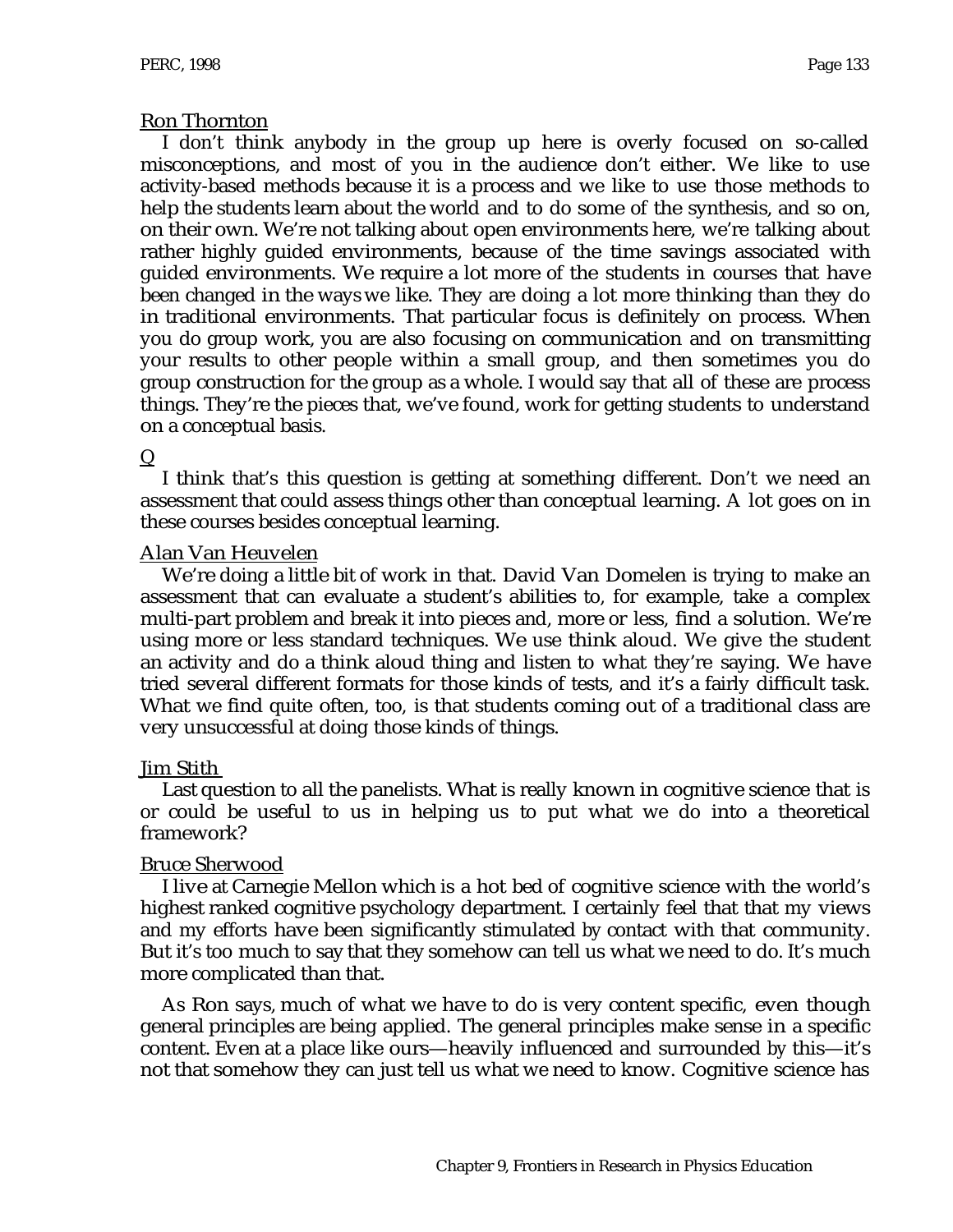provided a vocabulary, a conceptual framework, a lot of things, but it's not a forcing function that can tell us what we can and should do.

### Ron Thornton

A very simple example that came up is, "Representations are important." Cognitive science tells us that representations are important. It doesn't tell us whether the representations we're using in physics are effective or not, and to some extent we already know that some of them aren't. So, now that we know they are important, what do we have to do? We have to figure out what the representations are used for, and what representations would be better, and how to determine that they are better, and so on. I don't think cognitive science is going to do that. We will have to do that. But they've told us that it's important.

## Jose Mestre

All these questions you are asking take forever to answer, but let me just say that in the spring of '99 there will be a report coming out of the National Research Council that I recommend that everybody read. The report will be called "How People Learn: Brain, Mind, Experience and School" and it will go into a lot of these issues about what cognitive science is good for. Just as a quick summary, there is a lot in the expert/novice literature that can be applied to what we do. For example, how do experts organize their knowledge so that it is so efficient for recall in solving problems. What are the conditions for transferring knowledge to problems? All these things are important. The report goes into that, plus a lot more. Another example is uses of technology for instruction, in the right kind of way rather than just developing a program and saying, "Here it is." You're asking questions that cannot be answered in two or three sentences, so I'm throwing the suggestion out that you might get good ideas by reading that report.

## $\mathbf Q$

It's very interesting to me that we've been talking about what cognitive psychology can tell us, and so on. There is a field that has some answers for some of the questions we've been discussing. I find it interesting that we're not saying, "What is it that we already know from the field of education that can inform what we are doing?" as well as, "What do we know about how students learn?" Some of the questions that were up there have actually been researched and some is known. Is everything known? No. But it's a place to start, and I would strongly advise that as a group we don't ignore it.

## **Additional questions**

*During this panel presentation, audience members were asked to write questions on pieces of paper and pass them to the front. Only a few of the many questions were addressed during the question-answer period. Below is a list of all questions collected, in no particular order.*

1. What is really known in cognitive science that is or could be useful to us in helping us put what we do into a theoretical frame? Is the idea of "misconceptions" too limiting a way to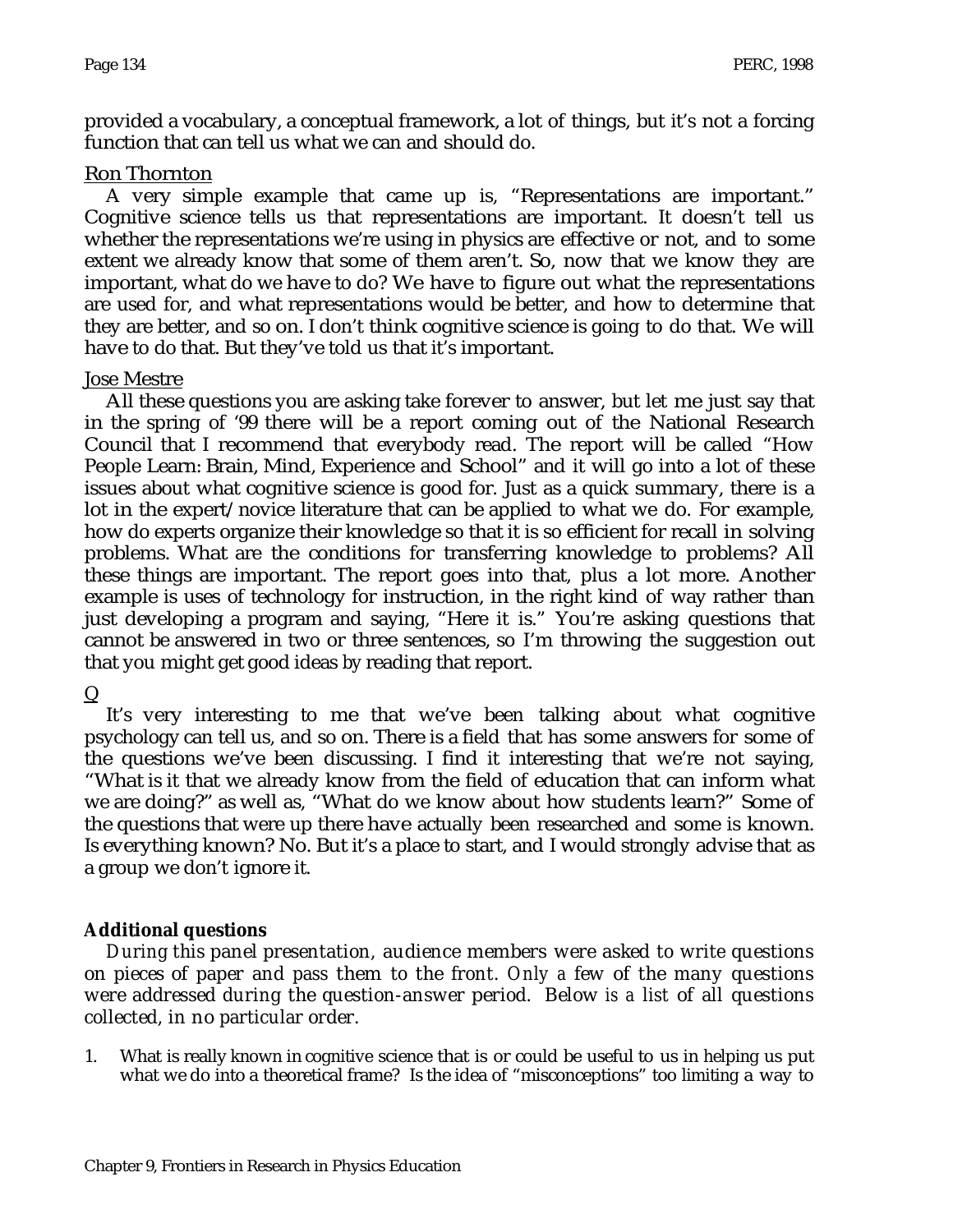think about what students do in physics? How do we evaluate skills and process knowledge?

- 2. A general question: When we talk about issues of "what works" we predominantly make use of data such as a class average on a particular test score. This is great and helps us begin to understand what works. However, this still doesn't address the question of what works for all students. How can we do a better job of focusing more on assessment issues related to individual learning gains - rather than just group data? Not all instructional or curricular tools will work for all students. So even when learning gains are achieved as evidence by class data, we still need to address how to deal with those students for whom the tools didn't work.
- 3. What should we teach to physics and engineering majors is a different questions than: What should we teach pre-service, pre-med., humanities, etc. majors. How can our community help determine the course objectives?
- 4. Do you need a Ph.D. in physics to do physics ed. research? Some of these agenda items seem to be content-independent.
- 5. This is more of a comment than a question: To extend Alan Van Heuvelen's comments on representations and simulation. We need research on teaching students to draw scientific diagrams (which we currently don't teach them). We also need research on the construction/use of visualizations of abstract concepts (e.g. fields).
- 6. My wish is to invent (a black box called) instruction method to go from initial state of knowledge of zero to final state of knowledge 100%.
- 7. Doesn't "what needs to be in the curr." depend on the student population? I teach engineers. Don't they need to understand forces and free body diagrams? You teach premeds or non-science/engineering majors. They may not.
- 8. If one goal is "interpersonal skills" how do we develop this in the typical university professor?
- 9. Jose: Specifically, how do you propose tracking students in reform classes as an ethnography? Would you plant a spy-student like Tobias? Or will you intentionally alter the dynamics with an observer?
- 10. What are the courses of faculty "inertia" toward changing their instruction? Can it be reduced?
- 11. How do we convince physics departments to hire someone in physics education as opposed to high energy, atomic, etc?
- 12. To Alan: If we don't focus on physics content, why do we belong in a physics department?
- 13. Many new approaches to physics instruction e.g. interactive engagement, collaborative groups - are coming out of PER. Assessment of the overall effectiveness of these approaches is largely limited to conceptual tests, such as the FCI. Although gains are high, these results are generally not impressive to our colleagues who are skeptical of these new approaches. For example, we are accused of "teaching to the test." What reliable assessment tools can we develop for quantitative reasoning and problem-solving? These are the skills by which many of our colleagues will judge our success or failure.
- 14. Are there any factors which can predict at-risk students? For example, is GPA a good predictor?
- 15. What do you think will be the effect of history of physics?
- 16. What role do you see science education research (K-12) playing in these research areas?